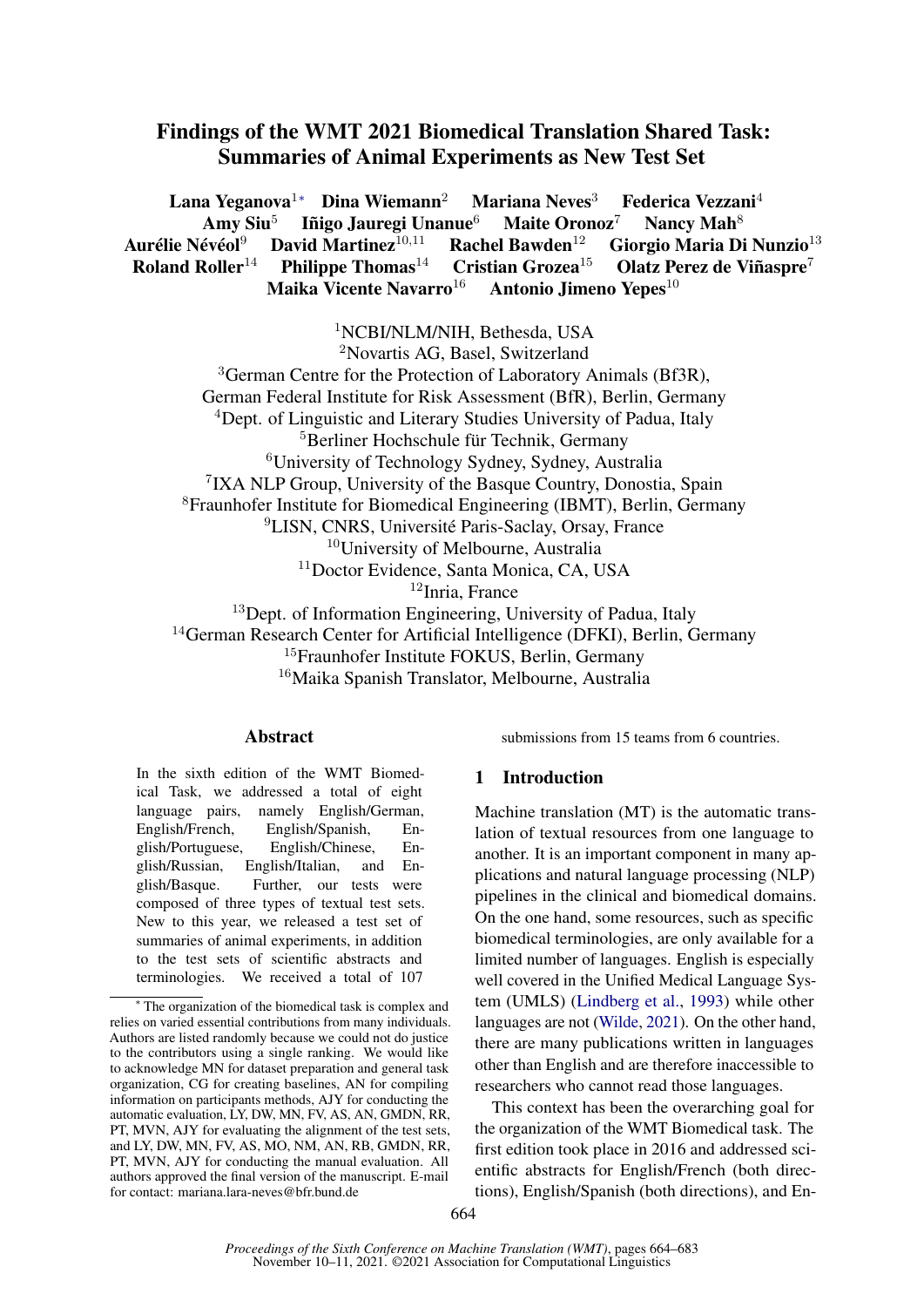glish/Portuguese (both directions) [\(Bojar et al.,](#page-18-1) [2016\)](#page-18-1). The subsequent shared task included six new language pairs, namely, English into Czech, English into German, English into Hungarian, English into Polish, English into Romanian, and English into Swedish, in addition to a new type of document, viz., health information texts [\(Jimeno Yepes](#page-18-2) [et al.,](#page-18-2) [2017\)](#page-18-2). In 2018, we started using MED-LINE® as the source for our scientific abstracts and addressed a new language pair, namely English/Chinese (both directions), in addition to some of the languages already considered in the previous year [\(Neves et al.,](#page-19-1) [2018\)](#page-19-1). In the subsequent year, we introduced the translation of biomedical terminologies (from English into Spanish), in addition to the MEDLINE abstracts for the five language pairs from the 2018 task [\(Bawden et al.,](#page-18-3) [2019\)](#page-18-3). In 2020, we added three new language pairs, namely English/Russian (both directions), English/Italian (both directions), and English into Basque (en2eu) [\(Bawden et al.,](#page-18-4) [2020\)](#page-18-4).

For this year's shared task<sup>[1](#page-1-0)</sup>, we address the same eight language pairs as last year [\(Bawden et al.,](#page-18-4) [2020\)](#page-18-4) on the same translations tasks (scientific abstracts and terminologies). The main novel feature this year is a new test set composed of summaries of planned animal experiments to be translated from German into English. The list below summarizes the language pairs addressed this year:

- English to Basque (en2eu)
- English to Chinese (en2zh) and Chinese to English (zh2en)
- English to French (en2fr) and French to English (fr2en)
- English to German (en2de) and German to English (de2en)
- English to Italian (en2it) and Italian to English (it2en)
- English to Portuguese (en2pt) and Portuguese to English (pt2en)
- English to Russian (en2ru) and Russian to English (ru2en)
- English to Spanish (en2es) and Spanish to English (es2en)

Finally, we highlight the new aspect that we introduced in the 2021 edition of our shared task, namely, a novel test set for the automatic translation of summaries of animal experiments from German into English (see Section [2.4\)](#page-3-0).

#### 2 Training and test data

No additional training data was released for any of the language pairs, with the exception of en2eu, where we provide last year's test set as new training data for abstracts and terminology. As for the tests sets, we released test sets for scientific abstracts, terminologies, and summaries of animal experiments as follows:

- Scientific abstracts:
	- English to Basque
	- Chinese/English (both directions)
	- French/English (both directions)
	- German/English (both directions)
	- Italian/English (both directions)
	- Portuguese/English (both directions)
	- Russian/English (both directions)
	- Spanish/English (both directions)
- Terms from biomedical terminologies:
	- English to Basque
- Summaries of animal experiments:
	- German to English

Table [1](#page-2-0) shows the number of documents, sentences and terms (if applicable) for each test set. In this section, we give details on the construction of the test sets.

#### 2.1 MEDLINE test sets

Similar to previous years, we retrieved recent MED-LINE abstracts that were available in both English and one of the seven other languages we evaluate on (namely Chinese, French, German, Italian, Portuguese, Russian, and Spanish). The abstracts in both languages were processed as follows:

- language detection with the Python langdetect library;<sup>[2](#page-1-1)</sup>
- sentence splitting using the Python syntok library;<sup>[3](#page-1-2)</sup>

<span id="page-1-0"></span><sup>1</sup>[http://www.statmt.org/wmt21/](http://www.statmt.org/wmt21/biomedical-translation-task.html) [biomedical-translation-task.html](http://www.statmt.org/wmt21/biomedical-translation-task.html)

<span id="page-1-2"></span><span id="page-1-1"></span><sup>2</sup><https://pypi.org/project/langdetect/> <sup>3</sup><https://github.com/fnl/syntok>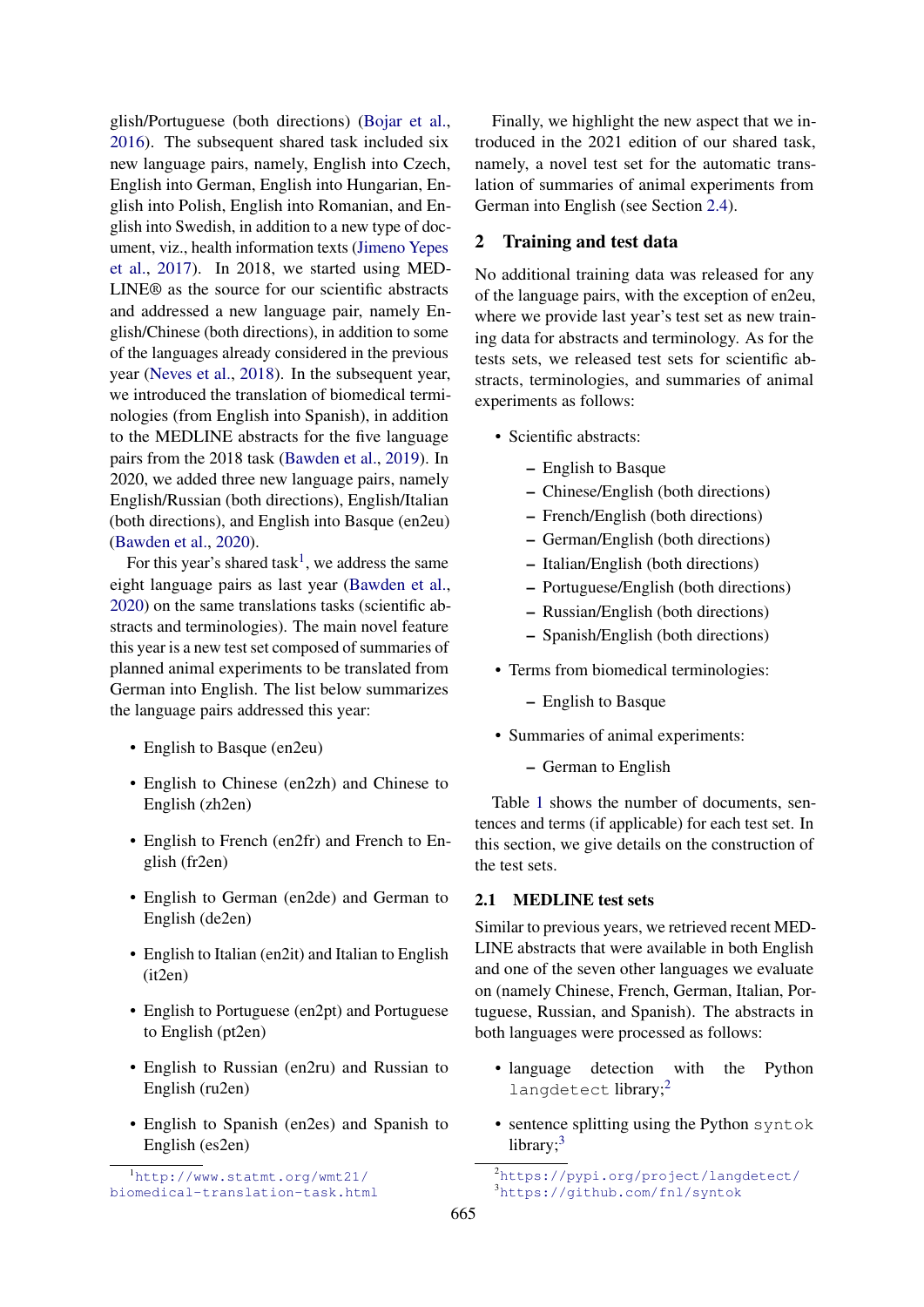<span id="page-2-0"></span>

|                | <b>Abstracts</b> |                  | <b>Terminology</b> | <b>Summaries</b> |                  |  |
|----------------|------------------|------------------|--------------------|------------------|------------------|--|
| Language pairs | <b>Documents</b> | <b>Sentences</b> | <b>Terms</b>       | <b>Documents</b> | <b>Sentences</b> |  |
| en2eu          | 76               | 450              | 2,736              |                  |                  |  |
| de2en          | 50               | 480/481          |                    | 30               | 648              |  |
| en2de          | 50               | 516/501          |                    |                  |                  |  |
| es2en          | 50               | 445/444          |                    |                  |                  |  |
| en2es          | 50               | 486/501          |                    |                  |                  |  |
| fr2en          | 50               | 365/351          |                    |                  |                  |  |
| en2fr          | 50               | 384/394          |                    |                  |                  |  |
| it2en          | 43               | 432/407          |                    |                  |                  |  |
| en2it          | 44               | 460/448          |                    |                  |                  |  |
| pt2en          | 50               | 468/484          |                    |                  |                  |  |
| en2pt          | 50               | 494/486          |                    |                  |                  |  |
| ru2en          | 50               | 428/436          |                    |                  |                  |  |
| en2ru          | 50               | 354/373          |                    |                  |                  |  |
| zh2en          | 50               | 341/393          |                    |                  |                  |  |
| en2zh          | 50               | 425/375          |                    |                  |                  |  |

Table 1: Number of documents, sentences and terms in the test sets released for this shared task. Some abstracts had to be removed from the it2en and en2it during the evaluation phase.

- sentence alignment using the  $GMA$  tool<sup>4</sup> for all language pairs except for English/Chinese, for which the Champollion tool<sup>5</sup> was used;
- random retrieval of 100 abstracts for each language pair;
- and manual validation of the selected abstracts using the "quality checking" task in the Appraise tool (Federmann, 2010), of which the results are shown in Table 2.

Table 2 shows that the highest quality was obtained for the zh/en test sets, with up to 94.5% perfectly aligned sentences. This is actually not a surprise, since these were the only test sets where an expert manually discarded abstracts that are clearly non-parallel, e.g. when the entire English abstract corresponds to only the first half of the Chinese abstract. A high quality of over 80% was also obtained for four language pairs, namely pt/en (90.4%), es/en (88.4%), fr/en (86.0%), and it/en  $(80.3\%)$ .

For en/fr, the automatic alignment was manually reviewed. In this process, the overall corpus size increased from 630 sentences to 775 sentences, mainly through the addition of article titles that had not been collected in English, and did not have any equivalent in French. In terms of alignment quality, it is important to note that the problematic

categories Source>Target and Target>Source are significantly reduced in the revised corpus. The de/en test set obtained a slightly lower quality of 77.7%, while only 54.2% of ru/en sentences were perfectly aligned. Similar to previous years, the automatic evaluation was carried out for all sentences as well as only for the perfectly aligned (hereafter referred to as "OK") ones.

#### $2.2$ **Basque abstracts**

As we mentioned in (Bawden et al., 2020), the presence of Basque in MEDLINE is almost nonexistent. In this edition we have again used the abstracts from the journal Osagaiz<sup>6</sup> as part of the test set, but due to the low production of this journal written in Basque, we have added abstracts from the journal Gaceta Médica de Bilbao<sup>7</sup>, which contains abstracts written in Spanish, English, and Basque. From the 76 documents and 450 sentences mentioned in table 1, 18 documents and 119 sentences are from the Osagaiz journal, and 50 documents and 331 sentences from Gaceta Médica de Bilbao. The sentences were manually aligned by human annotators.

#### $2.3$ **Terminologies**

In the WMT20 edition, on behalf of Osakidetza (Basque Public Health System), we released 27,900 terms of the Basque ICD-10-CM edition, 2,000 of

<span id="page-2-1"></span><sup>4</sup>https://nlp.cs.nyu.edu/GMA/

<span id="page-2-2"></span><sup>&</sup>lt;sup>5</sup>http://champollion.sourceforge.net/

<span id="page-2-3"></span><sup>&</sup>lt;sup>6</sup>http://www.osagaiz.eus

<span id="page-2-4"></span> $7$ http://www.gacetamedicabilbao.eus/index.php/gacetamedicabilbao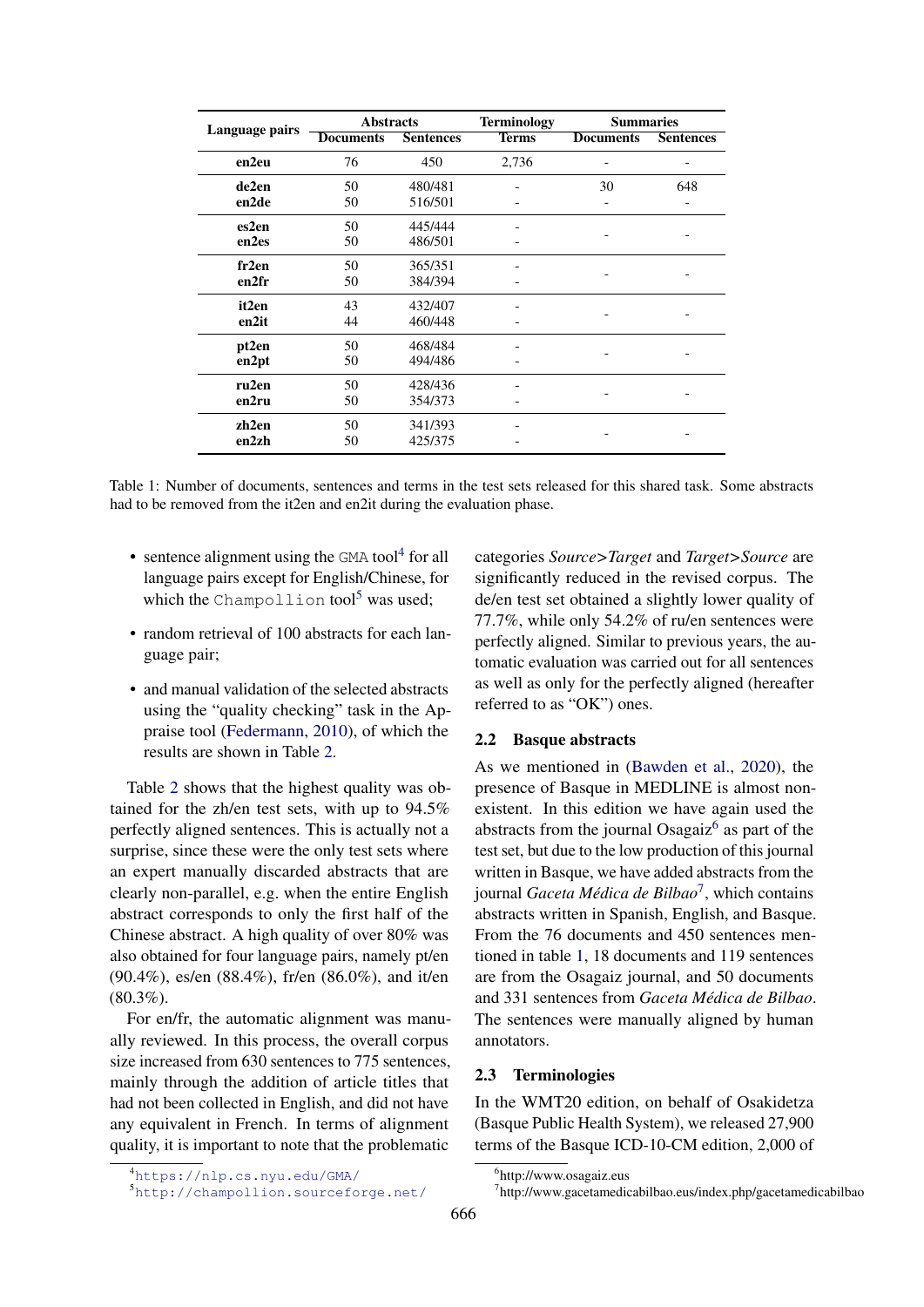<span id="page-3-1"></span>

| Language  | <b>OK</b>   | Source>Target | Target>Source | Overlap     | No Align.    | <b>Total</b> |
|-----------|-------------|---------------|---------------|-------------|--------------|--------------|
| de/en     | 710 (77.7%) | 38 (4.2%)     | $40(4.4\%)$   | 34(3.7%)    | $92(10.0\%)$ | 914          |
| es/en     | 792 (88.4%) | 55 $(6.1\%)$  | $15(1.7\%)$   | $7(0.8\%)$  | $27(3.0\%)$  | 896          |
| fr/en     | 540 (85.7%) | 68 (10.8%)    | $10(1.6\%)$   | $1(0.2\%)$  | 11 $(1.7\%)$ | 630          |
| $fr/en \$ | 666 (86.0%) | $9(1.2\%)$    | $1(0.1\%)$    | $8(1.0\%)$  | 91(11.7%)    | 775          |
| it/en     | 666 (80.3%) | 51 $(6.2\%)$  | $26(3.1\%)$   | $13(1.6\%)$ | 73 (8.8%)    | 829          |
| pt/en     | 838 (90.4%) | 54 (5.8%)     | $18(2.0\%)$   | $15(1.6\%)$ | $2(0.2\%)$   | 927          |
| ru/en     | 371 (54.2%) | 79 (11.5%)    | $63(9.2\%)$   | $25(3.6\%)$ | 147(21.5%)   | 685          |
| zh/en     | 658 (94.5%) | $16(2.3\%)$   | $9(1.3\%)$    | $1(0.2\%)$  | 12(1.7%)     | 696          |

Table 2: Statistics (number of sentences and percentages) of the quality of the automatic alignment for the MED-LINE test sets. For each language pair, the total number of sentences corresponds to the 100 documents that constitute the two test sets (one for each language direction). § Results after manual correction of sentence segmentation and/or alignment.

which were used for evaluation. This year, we updated some of the Basque translations for correctness and cohesion. The full set from last year was released for training and a new set of 2,736 terms was used as a test set.

# <span id="page-3-0"></span>2.4 Summaries of planned animal experiments

We released a test set of 30 summaries of planned animal experiments that were retrieved from the AnimalTestInfo database<sup>[8](#page-3-2)</sup>, which is maintained by the German Federal Institute for Risk Assessment (BfR). The summaries describe planned and approved animal experiments to be carried out in Germany, which are anonymously stored in this online database in a bid to improve transparency [\(Bert et al.,](#page-18-6) [2017\)](#page-18-6). The aim of considering these summaries in this shared task is to assess the quality of MT of these documents, which is relevant for a couple of projects currently being carried out in the BfR, such as mining for alternative methods to animal experiments. A previous larger training set and test set from this database has been previously used in another shared task for the assessment of the automatic assignment of ICD-10 codes [\(Neves](#page-19-2) [et al.,](#page-19-2) [2019\)](#page-19-2). The summaries contain following information (see Figure [1](#page-4-0) for an example):

- title;
- aim of the study (e.g., basic research);
- benefits of the experiments;
- species and number of animals to be used;
- comments regarding the compliance to the socalled 3R principle (replacement, reduction, refinement of animal experiments).

The summaries were selected from the database in a way that addressed various animal species, and they were then manually translated by an English native speaker with a high knowledge of German. Before releasing the data, we converted the summaries into a format that is suitable for the WMT shared task.

# 3 Baselines

This year we had more choices for the baselines. As before, one option was to use our own models, trained with Marian NMT [\(Junczys-Dowmunt](#page-18-7) [et al.,](#page-18-7) [2018\)](#page-18-7) on biomedical texts. A new option was to use pre-trained models, not specialized on biomedical texts. We used our own models as baselines for the following language directions: en2de, en2es, en2fr, en2pt, de2en, es2en, fr2en, pt2en. For en2zh, en2ru, en2it, en2eu, zh2en, ru2en, it2en, we used the pre-trained generic Marian NMT models available in the HuggingFace "Transformers" library.[9](#page-3-3) An interesting question was whether the specialized models were still better than the newest out-of-the-box pretrained models. To this end, for en2de and en2fr we also tested the recent T5- large<sup>[10](#page-3-4)</sup> model [\(Raffel et al.,](#page-19-3) [2019\)](#page-19-3). For en2fr, it outperformed our own model (trained on biomedical data) by almost 3 BLEU points, whereas for en2de the two systems were fairly comparable. The performance of the systems submitted starts from close to baseline for some language directions (e.g. for en2fr, en2es, de2en), whereas for other languages all systems were much better than the baseline (e.g. es2en, pt2en and especially ru2en).

<span id="page-3-2"></span><sup>8</sup><https://animaltestinfo.de/>

<span id="page-3-3"></span><sup>9</sup><https://huggingface.co/Helsinki-NLP>

<span id="page-3-4"></span><sup>10</sup><https://huggingface.co/t5-large>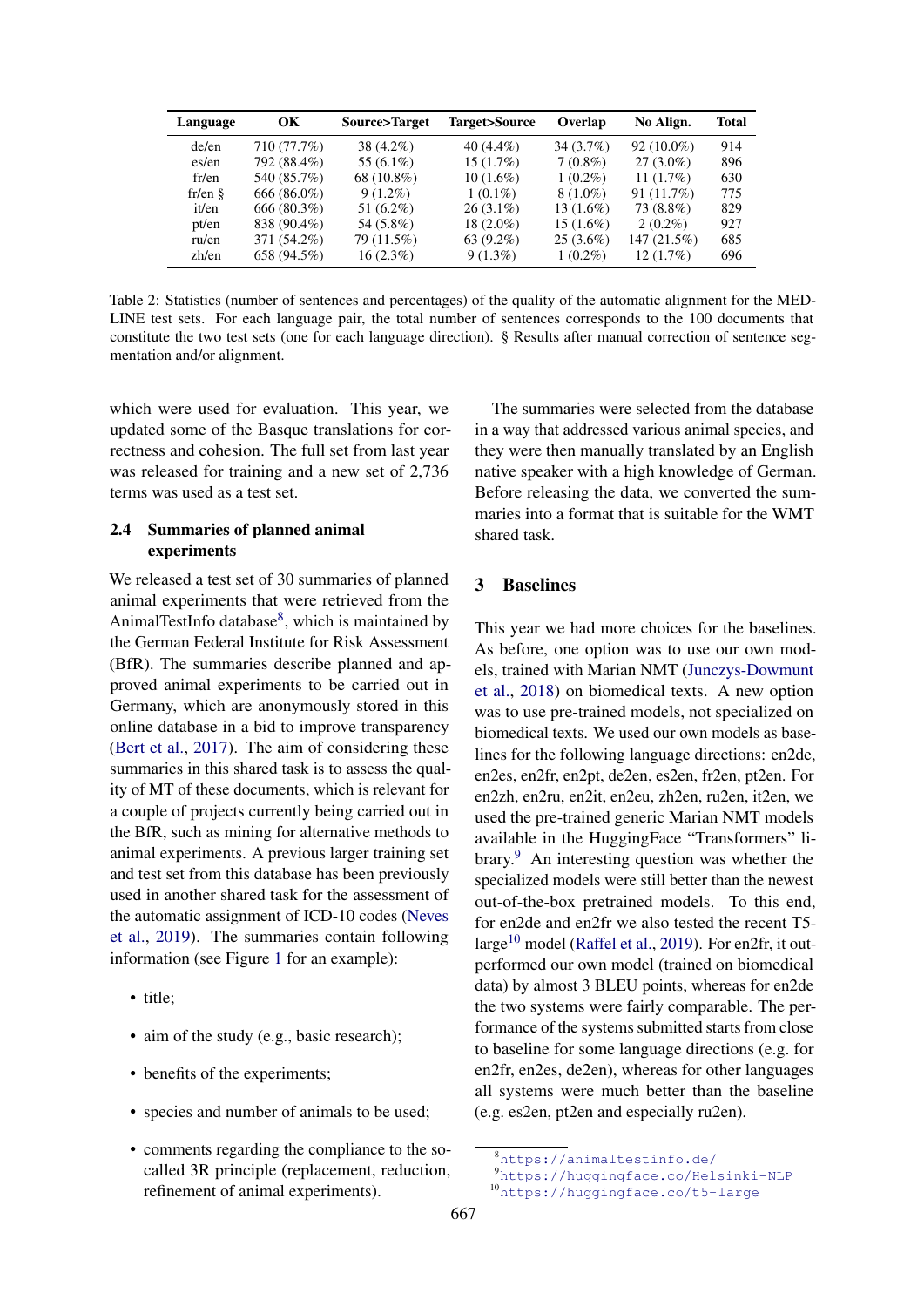<span id="page-4-0"></span>

| <b>Titel</b>                  |                                                |        | Untersuchung der in Xenopus oocytes exprimierten Ionenkanälen                                                                                                                                                                                                                                                                                                                                                                                                                                                                                                                                                                                                                                                                                                                                                                                                                                                                                                                                                                                                                                                                                                                                                                                                       |
|-------------------------------|------------------------------------------------|--------|---------------------------------------------------------------------------------------------------------------------------------------------------------------------------------------------------------------------------------------------------------------------------------------------------------------------------------------------------------------------------------------------------------------------------------------------------------------------------------------------------------------------------------------------------------------------------------------------------------------------------------------------------------------------------------------------------------------------------------------------------------------------------------------------------------------------------------------------------------------------------------------------------------------------------------------------------------------------------------------------------------------------------------------------------------------------------------------------------------------------------------------------------------------------------------------------------------------------------------------------------------------------|
| Zweck                         | - Grundlagenforschung                          |        |                                                                                                                                                                                                                                                                                                                                                                                                                                                                                                                                                                                                                                                                                                                                                                                                                                                                                                                                                                                                                                                                                                                                                                                                                                                                     |
| <b>Nutzen</b>                 |                                                |        | Ionenkanäle sind eine Proteinklasse, die die gesamten bioelektrischen Funktionen eines Organismus steuern<br>(Tätigkeit von Hirn, Muskel, Herzmuskel) sowie an anderen wesentlichen Funktionen beteiligt sind. Das Verfahren<br>der Expression von Ionenkanälen in Oozyten des Krallenfrosches ist ein Standardverfahren, das weltweit angewandt<br>wird. Nach heterologer Expression der lonenkanäle werden diese mit geeigneter elektrophysiologischer und<br>mikroskopischer Technik bzw. einer Kombination aus beiden Techniken (konfokale Patch-Clamp-Fluorometrie)<br>vermessen. Zur Zeit werden sogenannte CNG-Kanäle, HCN-Kanäle, Natrium-Kanäle und P2X-Kanäle untersucht.<br>Teilweise werden auch mutierte Ionenkanäle untersucht, die spezifische Krankheiten auslösen. Von solchen<br>Untersuchungen werden demzufolge wichtige Erkenntnisse über das Zustandekommen der jeweiligen Erkrankung<br>erwartet. Insgesamt beschäftigt sich das Versuchsvorhaben überwiegend mit grundlagen-orientierter Forschung an<br>medizinisch relevanten Ionenkanälen. Das Ziel ist das Verständnis der Funktion dieser Moleküle zu mehren, woraus<br>sich dann Strategien für die Beeinflussung dysfunktionaler Kanäle bei Erkrankungen am Menschen ergeben können. |
| Schäden                       | (Medizin- und Zahnmedizinstudenten) verwendet. |        | Die Versuchstiere (Xenopus laevis) dienen lediglich der Entnahme der Oozyten. Den Fröschen werden während einer<br>OP (Bauchschnitt) unter Betäubung mit Tricain (MS222) Oozyten entnommen. Nach dem Aufwachen werden sie für<br>10 Tage in einem Quarantänebecken gehalten. Innerhalb dieser Zeit verheilt die Operationsnaht. Die Belastung wird<br>insgesamt als gering-gradig eingestuft. Die Wiederverwendung des Frosches erfolgt nach frühestens 5 Monaten.<br>Nach Durchführung von 3- 4 OPs wird der Frosch schmerzfrei getötet und für Aus- und Weiterbildungszwecke                                                                                                                                                                                                                                                                                                                                                                                                                                                                                                                                                                                                                                                                                      |
| <b>Tiere</b>                  | <b>Tierart</b>                                 | Anzahl | Freiwillige Ergänzungen (z.B. bei Auswahl "Andere ")                                                                                                                                                                                                                                                                                                                                                                                                                                                                                                                                                                                                                                                                                                                                                                                                                                                                                                                                                                                                                                                                                                                                                                                                                |
|                               | Krallenfrösche                                 | 500    |                                                                                                                                                                                                                                                                                                                                                                                                                                                                                                                                                                                                                                                                                                                                                                                                                                                                                                                                                                                                                                                                                                                                                                                                                                                                     |
| Anwendung der 3R:             |                                                |        |                                                                                                                                                                                                                                                                                                                                                                                                                                                                                                                                                                                                                                                                                                                                                                                                                                                                                                                                                                                                                                                                                                                                                                                                                                                                     |
| Vermeidung/Replacement        |                                                |        | Die Gewinnung der Oozyten von Xenopus laevis sind die Grundvoraussetzung für die geplanten Untersuchungen an<br>den isolierten Zellen. In diese Oozyten wird RNA injiziert, so dass die Zellen nach Inkubation die durch die RNA<br>kodierten Ionenkanäle exprimieren. Alle bisherigen Versuche der Expression der oben genannten Ionenkanälen in<br>alternativen Systemen, wie Zelllinien, sind gescheitert, da die Expression in der Membran dieser Zellen zu gering<br>ist. Es gibt somit keine Alternative zur Expression der Ionenkanälen in diesem Expressionssystem.                                                                                                                                                                                                                                                                                                                                                                                                                                                                                                                                                                                                                                                                                         |
| <b>Verminderung/Reduction</b> | bleiben.                                       |        | Die Frösche werden 3 bis 4 Mal für die Oozytenentnahme verwendet. Durch diese<br>Mehrfachverwendung der Tiere kann die Anzahl der benötigten Tiere auf ein Minimum beschränkt                                                                                                                                                                                                                                                                                                                                                                                                                                                                                                                                                                                                                                                                                                                                                                                                                                                                                                                                                                                                                                                                                       |
| Verbesserung/Refinement       |                                                |        | Da der operativen Eingriffes nach einem standardisierten Verfahren mit geeigneten Narkoseverfahren und<br>Narkosemitteln vorgenommen wird und eine jahrzehntelange Erfahrung damit an der Einrichtung vorliegt, kann die<br>Belastung der Tiere auf ein notwendiges und gering gradiges Maß gesenkt werden. Nach der OP werden die<br>Frösche in einem Quarantänebecken gehalten und täglich beobachtet. Für die Haltung der Frösche wurde eine<br>eigens dafür entwickelte Haltungsanlage installiert (Aqua Schwarz GmbH).                                                                                                                                                                                                                                                                                                                                                                                                                                                                                                                                                                                                                                                                                                                                         |

Figure 1: Example of a summary for a planned animal experiment. Source: [https://animaltestinfo.de/](https://animaltestinfo.de/dsp_show_ntp.cfm?ntpID=19362) [dsp\\_show\\_ntp.cfm?ntpID=19362](https://animaltestinfo.de/dsp_show_ntp.cfm?ntpID=19362)

#### 4 Teams and systems

This year, we received a total of 107 runs from 15 teams from the following countries: China (8), Spain (2), France (1), Japan (1), Pakistan (1), and USA (2). Table [3](#page-5-0) presents the list of teams. We can note four returning teams: Huawei\_AGI (most team members were part of the Huawei United team in 2020), LISN (LIMSI in 2020), nrpu-fjwu and TMT.

Table [4](#page-5-1) presents an overview of the runs submitted by each team for language directions translating *from* English. Table [5](#page-5-2) presents an overview of the runs submitted by each team for language directions translating *into* English.

We did not receive any submission for en2pt, even though we did receive submissions from one team for the opposite direction of this language pair, i.e., pt2en. Unfortunately, we did not receive any submission for the new test set that we released this year, i.e., for the summaries of planned animal experiments. Nevertheless, the test set (including the reference translation) is available for the research community for further experiments.

Similarly to the WMT 2020 biomedical task edition, we asked participants to fill in a survey with key information regarding the specific material and

methods used in their self-identified primary runs that were used for manual evaluation. The survey comprised 14 questions covering the translation methods and corpora used.

On average, the time spent by participants to supply information for one language pair was 6 minutes and 35 seconds (Median: 3 minutes and 27 seconds). This is consistent with the 2020 survey statistics and suggests that the time commitment for supplying this information is limited, even for teams addressing more than one language pair.

All teams used transformer-based neural MT (NMT) and largely relied on existing implementations: 7 teams submitted runs using available libraries while 5 teams submitted runs using their own NMT implementations. Teams often used the same setup for a range of language pairs. Table [6](#page-6-0) shows details of the teams' methods.

For in-domain data, teams used the training data distributed as part of the task as well as many of the sources described in [\(Névéol et al.,](#page-19-4) [2018\)](#page-19-4). Additional corpus used for Chinese have been prepared by the teams but are not always available or described in details. We can also notice that the use or pre-processing of resources supplied by the task organizers can differ between teams as the size reported for seemingly similar data can differ sig-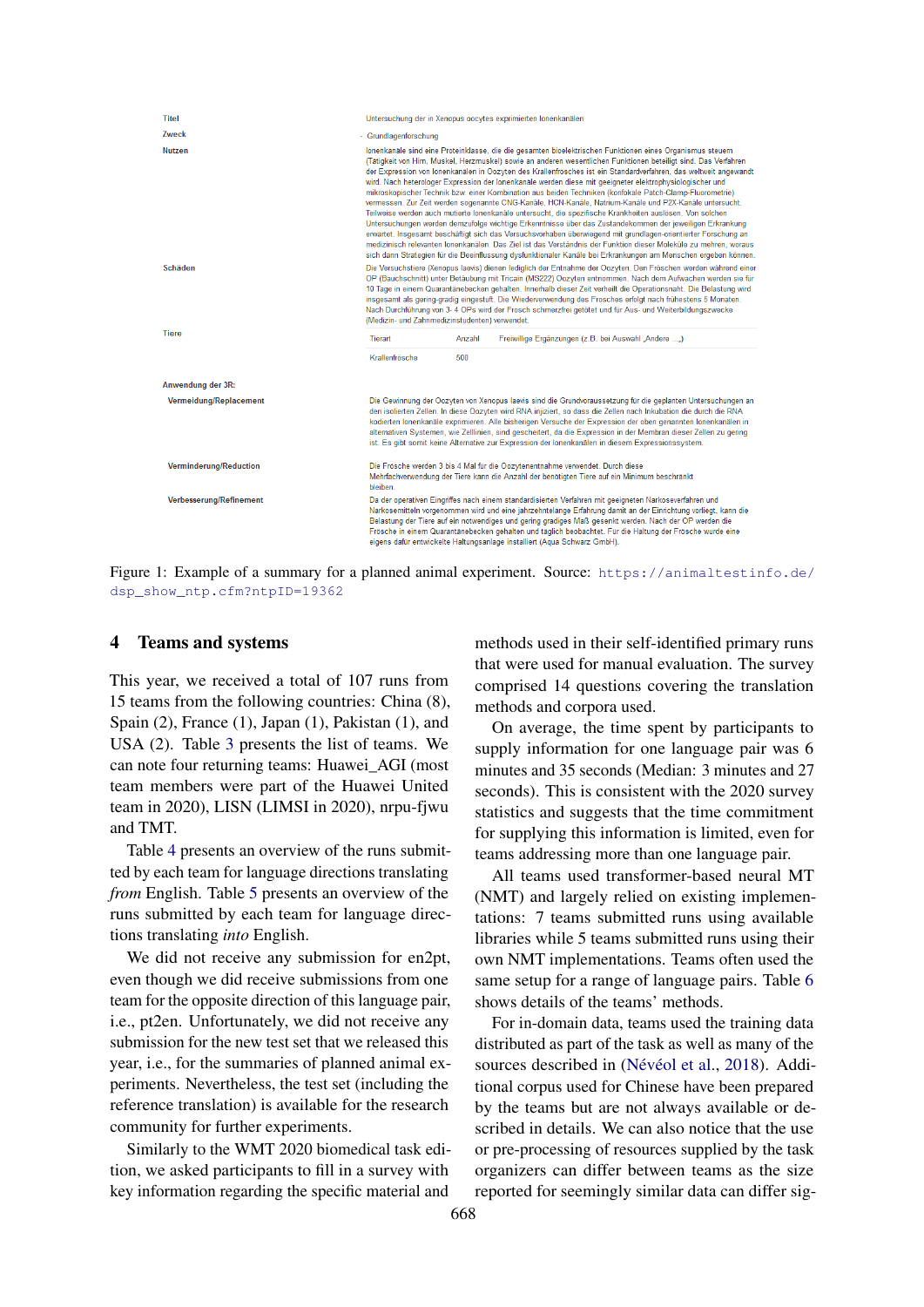<span id="page-5-0"></span>

| <b>Team ID</b>                            | <b>Institution</b>                          |
|-------------------------------------------|---------------------------------------------|
| <b>ECNU PAHT</b>                          | Pingan Health Tech / ECNU, China            |
| FJDMATH (Martínez, 2021)                  | Fujitsu DMATH, Japan                        |
| Haozhiweizi                               | Shanghai Jiaotong University, China         |
| Huawei_AGI (Wang et al., 2021a)           | Huawei Technologies, China                  |
| Huawei TSC (Yang et al., 2021)            | Huawei Translation Service Center, China    |
| JinDong                                   | unknown, China                              |
| <b>LISN</b>                               | LISN, CNRS, France                          |
| MT Learner                                | Microsoft Research, China                   |
| NVIDIA NeMo (Subramanian et al., 2021)    | NVIDIA, USA                                 |
| nrpu-fiwu (Naz et al., 2021)              | Fatima Jinnah Women University, Pakistan    |
| talp_upc (Rafieian and Costa-Jussà, 2021) | Universitat Politècnica de Catalunya, Spain |
| TMT (Wang et al., 2021b)                  | Tencent AI Lab, China                       |
| Transperfect                              | Transperfect Translations, Spain            |
| Volctrans                                 | ByteDance, China                            |
| ZengHuiMT                                 | <b>FORYOR HEALTH, USA</b>                   |

Table 3: List of the participating teams.

<span id="page-5-1"></span>

| <b>Teams</b>       | en2eu                    | en2de                    | en2es                    | en2fr                    | en2it          | en2pt    | en2ru                    | en2zh          | <b>Total</b>   |
|--------------------|--------------------------|--------------------------|--------------------------|--------------------------|----------------|----------|--------------------------|----------------|----------------|
| <b>ECNU PAHT</b>   |                          | $\overline{\phantom{0}}$ |                          |                          |                |          |                          | A <sub>3</sub> | 3              |
| <b>FJDMATH</b>     | T2A2                     |                          |                          |                          |                |          |                          |                |                |
| Haozhiweizi        | $\overline{\phantom{0}}$ |                          |                          |                          |                |          | $\overline{\phantom{0}}$ | A <sub>1</sub> |                |
| Huawei AGI         |                          | A <sub>3</sub>           |                          | A <sub>3</sub>           | A <sub>3</sub> |          |                          | A <sub>3</sub> | 12             |
| Huawei TSC         |                          | A <sub>3</sub>           |                          | $\overline{\phantom{0}}$ |                |          |                          | A <sub>3</sub> | 6              |
| JingDong           | ۰                        | ۰                        |                          |                          |                |          |                          | A <sub>1</sub> |                |
| <b>LISN</b>        | ۰                        | $\overline{\phantom{0}}$ | $\overline{\phantom{0}}$ | A <sub>3</sub>           |                |          |                          |                |                |
| <b>NVIDIA NeMo</b> |                          |                          |                          | $\overline{\phantom{0}}$ |                |          | A2                       |                | $\overline{c}$ |
| talp_upc           |                          |                          | A <sub>2</sub>           |                          |                |          |                          |                | 2              |
| <b>TMT</b>         | $\overline{\phantom{0}}$ | A <sub>1</sub>           | A <sub>1</sub>           | A <sub>1</sub>           |                |          | A <sub>1</sub>           |                |                |
| Transperfect       |                          | $\overline{\phantom{0}}$ | A <sub>3</sub>           | $\overline{\phantom{0}}$ |                | -        | A <sub>2</sub>           | A <sub>2</sub> |                |
| <b>Volctrans</b>   |                          | $\overline{\phantom{0}}$ | $\overline{\phantom{0}}$ |                          |                |          | -                        | A <sub>3</sub> |                |
| ZengHuiMT          |                          |                          |                          |                          |                |          |                          | A <sub>1</sub> |                |
| Total              | $\overline{4}$           | 7                        | 6                        |                          | 3              | $\Omega$ | 5                        | 17             | 49             |

<span id="page-5-2"></span>Table 4: Overview of the submissions from all teams and test sets translating from English. We identify submissions to the abstracts testsets with an "A" and to the terminology test set with a "T". The value next to the letter indicates the number of runs for the corresponding test set, language pair, and team.

| <b>Teams</b>       | de2en                    | es2en          | fr2en                    | it2en          | pt2en          | ru2en          | zh2en          | <b>Total</b> |
|--------------------|--------------------------|----------------|--------------------------|----------------|----------------|----------------|----------------|--------------|
| <b>ECNU PAHT</b>   |                          |                |                          |                |                |                | A <sub>3</sub> | 3            |
| Haozhiweizi        | $\overline{\phantom{0}}$ |                |                          |                |                |                | A1             |              |
| Huawei AGI         | A <sub>3</sub>           |                | A <sub>3</sub>           | A <sub>3</sub> |                |                | A <sub>3</sub> | 12           |
| Huawei TSC         | A <sub>3</sub>           |                |                          |                |                |                | A <sub>3</sub> | 6            |
| JingDong           | $\overline{\phantom{0}}$ |                |                          |                |                |                | A1             |              |
| <b>LISN</b>        |                          |                | A <sub>3</sub>           |                |                |                |                |              |
| <b>MT</b> Learner  |                          |                |                          | A2             | A <sub>2</sub> | A2             |                |              |
| <b>NVIDIA NeMo</b> |                          |                |                          |                |                | A <sub>1</sub> |                |              |
| nrpu-fjwu          | A <sub>3</sub>           | A <sub>3</sub> | A <sub>3</sub>           |                |                |                |                |              |
| talp_upc           | ۰                        | A <sub>2</sub> | $\overline{\phantom{0}}$ |                |                |                |                |              |
| <b>TMT</b>         | A <sub>1</sub>           | A <sub>1</sub> | A <sub>1</sub>           |                |                | A1             |                |              |
| Transperfect       |                          | A <sub>3</sub> |                          |                |                | A2             | A2             |              |
| <b>Volctrans</b>   |                          |                |                          |                |                | -              | A <sub>2</sub> |              |
| ZengHuiMT          |                          |                |                          |                |                |                | A <sub>1</sub> |              |
| Total              | 10                       | 9              | 10                       | 5              | 2              | 6              | 16             | 58           |

Table 5: Overview of the submissions from all teams and test sets translating into English. We identify submissions to the abstracts test sets with an "A" and to the terminology test set with a "T". The value next to the letter indicates the number of runs for the corresponding test set, language pair, and team.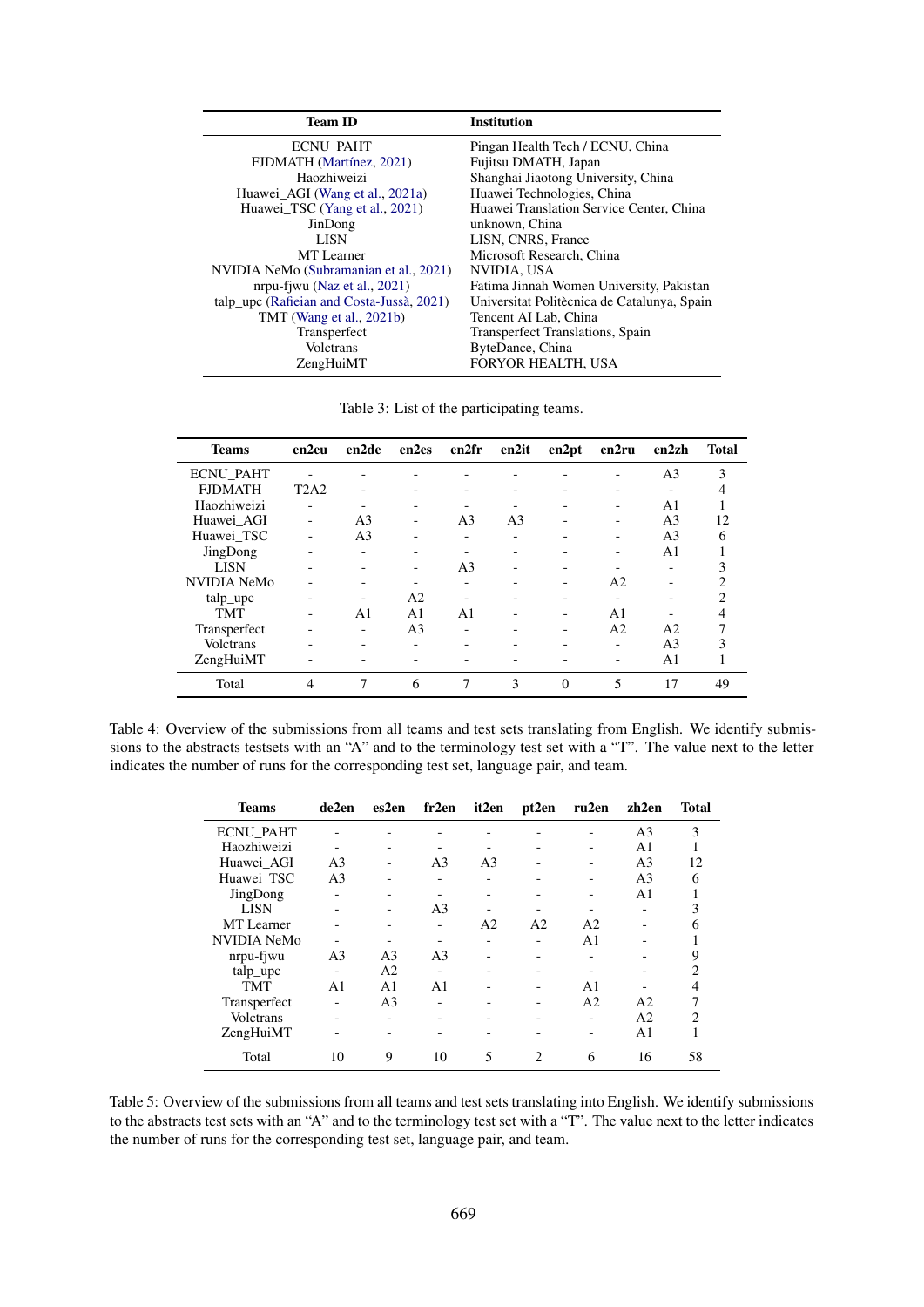<span id="page-6-0"></span>

| <b>Team ID</b> | pair | Language NMT implementation | <b>Trained</b> | Fine-<br>Tuned | BT                 | LM                           |
|----------------|------|-----------------------------|----------------|----------------|--------------------|------------------------------|
| Huawei AGI     | All  | transformer (Own)           | N <sub>0</sub> | Yes            | Yes (except zh2en) | No                           |
| Huawei TSC     | All  | Marian, Fairseq             | No             | Yes            | Yes (except en2de) | No                           |
| LISN           | All  | Fairseq                     | Yes            | Yes            | Yes                | N <sub>0</sub>               |
| MT Learner     | All  | Marian-NMT                  | No             | <b>Yes</b>     | Yes                | No                           |
| NVIDIA NeMo*   | All  | transformer (unspecified)   | Yes            | Yes            | Yes                | Yes                          |
| talp_upc       | All  | OpenNMT-transformer         | Yes            | No             | Yes                | No                           |
| nrpu-fjwu      | All  | Fairseq                     | Yes            | Yes            | N <sub>0</sub>     | No                           |
| <b>TMT</b>     | All  | Fairseq                     | Yes            | No             | Yes (except en2fr) | mBART<br>(en2de, es, fr, ru) |

Table 6: Overview of methods used by participating teams. Information is self-reported through the dedicated survey for each selected "best run" (information on the NVIDIA model is inferred from their system description [\(Subramanian et al.,](#page-19-8) [2021\)](#page-19-8)). BT indicates if backtranslation is used and LM if language models were used.

nificantly. Table [7](#page-7-0) provide details of the in-domain data used by the teams.

For relevant language pairs, parallel data from other WMT tracks (e.g., News Task) was used. Outof-domain data was also used in the form of pretrained base models. Table [8](#page-8-0) shows details of the out-of-domain data used by the teams.

We note that a number of the corpora used are referred to as "in house" corpus or data. This may indicate survey fatigue as this type of description is more frequently used for out of domain data, which appeared towards the end of the survey.

# 5 Automatic evaluation

For all the abstracts test sets, we evaluated system outputs using BLEU [\(Papineni et al.,](#page-19-12) [2002\)](#page-19-12) as provided by the Moses tool *mteval-v14.pl*<sup>[11](#page-6-1)</sup>. We used this metric for the en2eu abstracts, summaries of animal experiments, and MEDLINE test sets. In en2zh, a modified version of the tool was used that removed white spaces and text is split in way that each character is a word.

The results for the en2eu abstract test sets are given in Table [9.](#page-8-1) There was a single team (Fujitsu DMATH) that submitted two runs, based on BPE dropout and sub-subword features with a Transformer (base) model. One of the runs (run2) included multilingual data from an English–Spanish terminology. The results are not as high as in the MEDLINE abstracts task, but they are above the baseline system, and they have improved from the best results from the 2020 challenge (0.1453 vs. 0.1279).

For the en2eu terminology test sets, we evaluated the translated concepts in terms of two metrics: (i) accuracy, by relying on strict matches (case insensitive) between the reference translation and predictions; and (ii) BLEU score, as measured by the Python NLTK module sentencebleu. The results are presented in Table [10.](#page-8-2) The same systems from FUJITSU DMATH participated in this task, and the BLEU score was higher than the score for abstracts, but there was a drop in performance from the results in 2020. This could have happened because the systems were tuned for abstracts and not terminologies. As is the case for abstracts, for the terminology set, run1 outperforms run2 again, showing that multilingual data seems to harm performance in this setting.

For the summaries of animal experiments, we only present the results obtained by our baseline system (Table [11\)](#page-8-3).

Finally, for the Medline test sets, we performed evaluation based on all the sentences in the test set, including the poorly aligned ones, as well as an evaluation based on only the perfectly aligned ones (see Table [2\)](#page-3-1). The results *from* English into the foreign languages are presented in Table [12,](#page-9-0) while the ones *into* English are presented in Table [13.](#page-10-0) The results calculated for all sentences, and not only the perfectly aligned ones, are published on the shared task's web site. $12$ 

For translation from English (cf. Table [12\)](#page-9-0), the highest BLEU score of 0.5117 was obtained by the Transperfect team for en2es. Moreover, for all the language pairs for which the Huawei\_TSC participated, i.e., en2de and en2zh, this team obtained the highest score, namely 0.3259 and 0.4650 respectively. For en2fr and en2it, the best performance was obtained by the Huawei\_AGI team,

<span id="page-6-1"></span><sup>11</sup>[https://github.com/moses-smt/](https://github.com/moses-smt/mosesdecoder) [mosesdecoder](https://github.com/moses-smt/mosesdecoder)

<span id="page-6-2"></span><sup>12</sup>[http://www.statmt.org/wmt21/results\\_](http://www.statmt.org/wmt21/results_biomedical.pdf) [biomedical.pdf](http://www.statmt.org/wmt21/results_biomedical.pdf)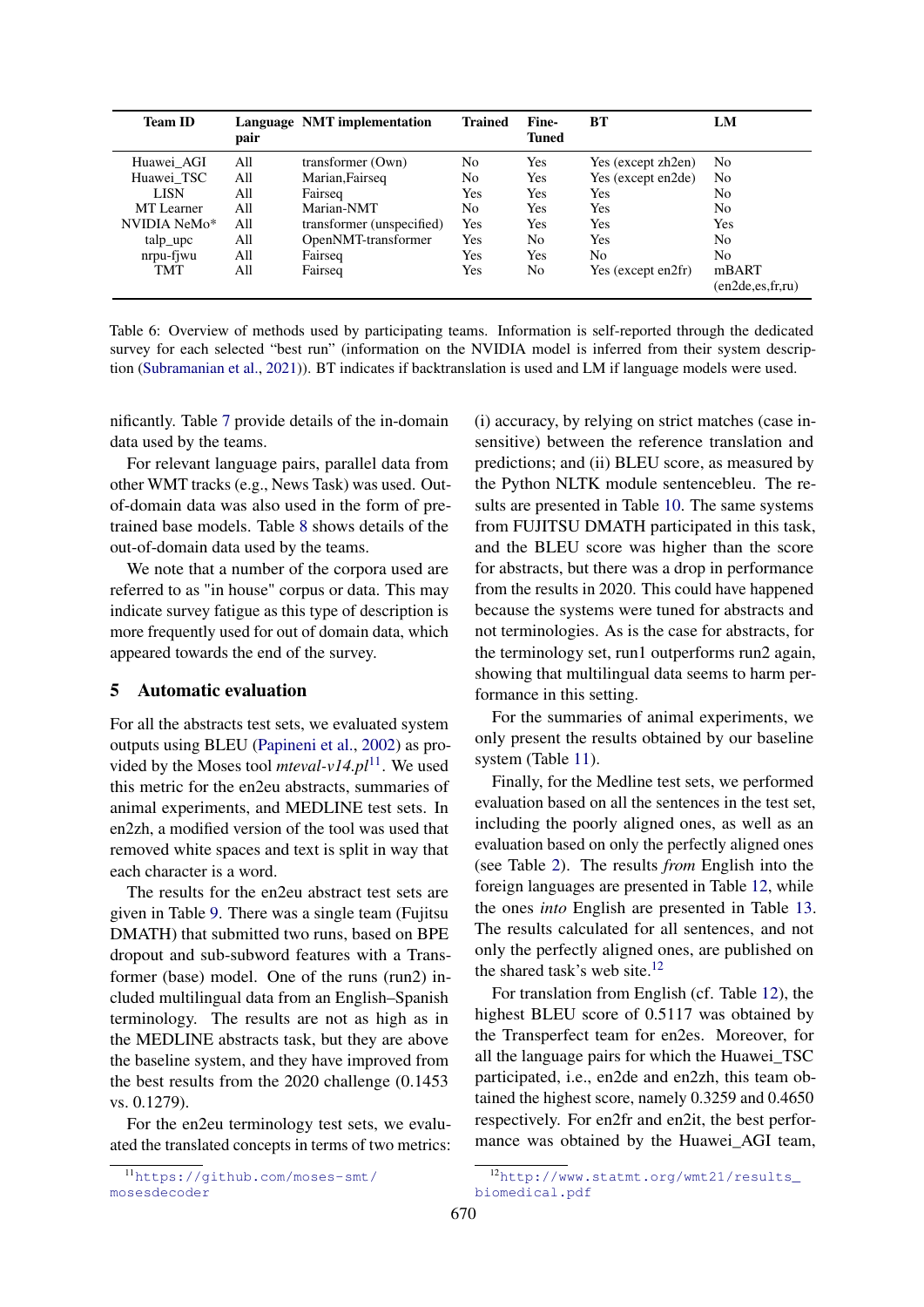<span id="page-7-0"></span>

| Language team<br>pair |                  | <b>Parallel corpus</b>                                                                                                              | size<br>pairs)             | <i>(sentence)</i> | <b>Monolingual</b><br>corpus                | size<br>$(sen-$<br>tences)           |
|-----------------------|------------------|-------------------------------------------------------------------------------------------------------------------------------------|----------------------------|-------------------|---------------------------------------------|--------------------------------------|
| de/en                 | Huawei_AGI       | MEDLINE corpus supplied by WMT biomedical task<br>organizers                                                                        | 2.4 M                      |                   | Yes                                         | 53 M (en)                            |
|                       | Huawei_TSC       | MEDLINE corpus supplied by WMT biomedical task<br>organizers                                                                        | 3.03M                      |                   | Yes                                         | 21.43M<br>(en)                       |
|                       | nrpu-fjwu        | sources provided by WMT biomedical task organizers<br>(UFAL, Medline Abstracts and EMEA)                                            | 3.71 M                     |                   | No                                          |                                      |
|                       | <b>TMT</b>       | corpus provided by WMT biomedical task organizers<br>and UFAL.                                                                      | 2.5 M                      |                   | Yes                                         | 2.5 M                                |
| es/en                 | Talp_upc<br>TMT  | UFAL, Pubmed, Medline, IBECS, UNcor-m and OPUS<br>corpus provided by WMT biomedical task organizers                                 | 6.86 M<br>1.6 <sub>M</sub> |                   | No<br>Yes                                   | L.<br>1.6 M                          |
|                       |                  | and UFAL.                                                                                                                           |                            |                   |                                             |                                      |
|                       | Transperfect     | corpus provided by WMT biomedical task organizers                                                                                   | 618 K                      |                   | No                                          |                                      |
| fr/en                 | Huawei_AGI       | MEDLINE corpus supplied by WMT biomedical task<br>organizers                                                                        | 3.6 M                      |                   | Yes $(en)$                                  | 53 M                                 |
|                       | <b>LISN</b>      | Bio-medical corpora provided by the task organiser<br>along with Taus and Cochrane                                                  | 6 M                        |                   | Yes $(fr)$                                  | 0.81 <sub>M</sub>                    |
|                       | nrpu-fjwu        | sources provided by WMT biomedical task organizers<br>e.g. UFAL, Scielo Health, EDP, Medline Titles, Medline<br>Abstracts and EMEA. | 4.36 M                     |                   | N <sub>0</sub>                              |                                      |
|                       | <b>TMT</b>       | corpus provided by WMT biomedical task organizers<br>and UFAL.                                                                      | 3.5 M                      |                   | Yes                                         | 3.5 M                                |
| it/en                 | Huawei_AGI       | MEDLINE corpus supplied by WMT biomedical task<br>organizers, TAUS                                                                  | 374 K                      |                   | Yes $(en)$                                  | 55 M                                 |
|                       | MT Learner       | Corpus supplied by WMT biomedical task organizers,<br>and in-domain data filtered from an in-house corpus.                          | 364 K                      |                   | Yes $(en)$                                  | 1.5 M                                |
| pt/en                 | MT Learner       | Corpus supplied by WMT biomedical task organizers,<br>and in-domain data filtered from an in-house corpus.                          | 1.6 <sub>M</sub>           |                   | Yes $(en)$                                  | 6.2 M                                |
| en/ru                 | MT Learner       | Corpus supplied by WMT biomedical task organizers,<br>augmented with in-house corpus.                                               | 2.2 M                      |                   | Yes $(en)$                                  | 2.1 M                                |
|                       | <b>NVIDIA</b>    | Corpus supplied by organizers, augmented with automat-<br>ically filtered news-task corpus.                                         | 256k                       |                   | $\overline{?}$                              | $\overline{?}$                       |
|                       | <b>TMT</b>       | Corpus supplied by organizers, augmented with in-house<br>corpus.                                                                   | 1 M                        |                   | WMT biomed-<br>ical task and<br><b>UFAL</b> | $\gamma$                             |
|                       | Transperfect     | "internal data" (unspecified)                                                                                                       | 6.1 M                      |                   | No                                          | L.                                   |
| $en$ /zh              | <b>ECNU PAHT</b> | In-house corpus (unspecified)                                                                                                       | 6 M                        |                   | No                                          |                                      |
|                       | Huawei_AGI       | In-house data collected from a portion of abstracts of<br>China Master's and Doctoral Dissertations.                                | 847 K                      |                   | No                                          |                                      |
|                       | Huawei_TSC       | In-house corpus (unspecified)                                                                                                       | 1.35M                      |                   | Yes                                         | 36.11M<br>$(zh)$ ,<br>21.43M<br>(en) |
|                       | Transperfect     | "internal data" (unspecified)                                                                                                       | 6.8 M                      |                   | No                                          | ÷,                                   |

Table 7: Overview of in-domain corpora used by participating teams. Information is self reported through our survey for each selected "best run" (information on the NVIDIA model is inferred from their task paper).

with 0.4531 and 0.0.4425 respectively. Finally, the NVIDIA NeMo team obtained the best score (0.4139) for en2ru.

For translation into English (cf. Table [13\)](#page-10-0), the highest score over all teams and language pairs was 0.5685, which was obtained by the MT Learner team for pt2en. TMT obtained the best results for three of the language pairs, namely de2en, es2en, and fr2en, with the scores 0.4501, 0.5382, and 0.4928 respectively. For it2en and zh2en, slightly higher scores (0.4570 and 0.3943 respectively) were obtained by the Huawei AGI team, when compared to the ones from the MT learner (0.4558) and Huawei\_TSC (0.3904) respectively. Finally,

the NVIDIA NeMo team obtained the top score (0.4918) for the only language pair (ru2en) and run that they submitted.

#### 6 Manual evaluation

Similar to previous years, we manually validated a sample of the abstracts to compare the teams' primary submissions to each other and to the reference translation.

For the MEDLINE abstracts, we aimed for approximately 100 perfectly aligned sentences and retrieved the corresponding abstracts. The sentences were randomly retrieved, but we aimed to select abstracts with a higher percentage of perfectly aligned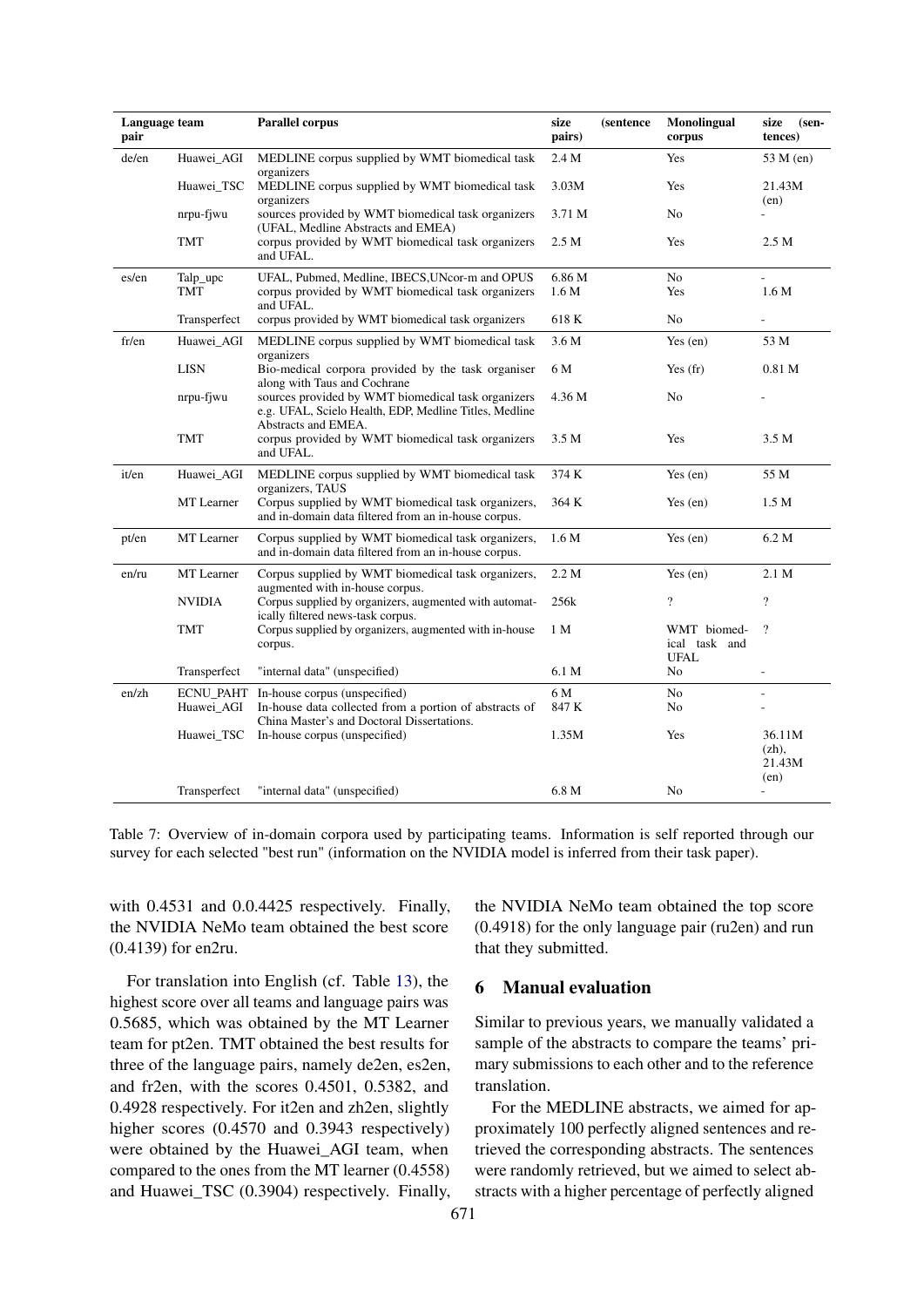<span id="page-8-0"></span>

| Language team<br>pair |                                                              | <b>Parallel corpus</b>                                                                                                                                                               | size<br>pairs)          | <i>(sentence)</i> | <b>Monolingual</b><br>corpus                             | size<br>(sen-<br>tences) |
|-----------------------|--------------------------------------------------------------|--------------------------------------------------------------------------------------------------------------------------------------------------------------------------------------|-------------------------|-------------------|----------------------------------------------------------|--------------------------|
| en/de                 | Huawei AGI<br>Huawei TSC<br>nrpu-fjwu<br><b>TMT</b>          | "in house data"<br>Corpus supplied by the WMT 2020 News task organizers<br>N <sub>0</sub><br>Europarl-v10, Common Crawl corpus, ParaCrawl, News<br>Commentary-v15 and Wiki Titles-v2 | 6 M<br>96.6 M<br>37.8 M |                   | N <sub>o</sub><br>Yes<br>No<br>N <sub>0</sub>            | 150M                     |
| en/es                 | <b>TALP</b><br><b>TMT</b><br>Transperfect                    | <b>TED Talks</b><br>Europarl-v7, Common Crawl corpus, News Commen-<br>tary, ParaCrawl<br>N <sub>o</sub>                                                                              | 1.97 M<br>30.3 M        |                   | N <sub>o</sub><br>No<br>N <sub>0</sub>                   |                          |
| en/fr                 | Huawei AGI<br><b>LISN</b><br>nrpu-fjwu<br><b>TMT</b>         | "in house data"<br>WMT14 general domain corpus<br>N <sub>0</sub><br>Europarl-v7, Common Crawl corpus, News Commen-<br>tary, English-French Giga Corpus                               | 3 M<br>35 M<br>28 M     |                   | N <sub>0</sub><br>No<br>N <sub>0</sub><br>N <sub>0</sub> |                          |
| en/it                 | Huawei_AGI<br>MT Learner                                     | "in house data"<br>"in house data"                                                                                                                                                   | 6 M<br>67 M             |                   | N <sub>0</sub><br>No                                     |                          |
| en/pt                 | MT Learner                                                   | "in house data"                                                                                                                                                                      | 67 M                    |                   | N <sub>0</sub>                                           |                          |
| en/ru                 | MT Learner<br><b>NVIDIA</b><br><b>TMT</b><br>Transperfect    | "in house data"<br>No?<br>Common Crawl corpus, News Commentary, ParaCrawl,<br>Yandex Corpus, Wiki Titles-v2, Back-translated news<br>No                                              | 53 M<br>92 M            |                   | N <sub>0</sub><br>No?<br>N <sub>0</sub><br>No            |                          |
| en/zh                 | <b>ECNU_PAHT</b><br>Huawei AGI<br>Huawei_TSC<br>Transperfect | No<br>"in house data"<br>Corpus supplied by the WMT 2020 News task organizers<br>No                                                                                                  | 3 M<br>16.5M            |                   | N <sub>0</sub><br>No<br>Yes<br>No                        | 150M                     |

Table 8: Overview of out-of-domain (OOD) corpora used by participating teams. Information is self reported through our survey for each selected "best run". (information on the NVIDIA model is inferred from their task paper).

<span id="page-8-1"></span>

| Teams           | Runs             | BLEU             |
|-----------------|------------------|------------------|
| <b>FIDMATH</b>  | run 1<br>$run2*$ | 0.1453<br>0.1403 |
| <b>Baseline</b> |                  | 0.1091           |

Table 9: BLEU scores for the Abstract test set (en2eu). \*Indicates the primary run as indicated by the participants.

<span id="page-8-2"></span>

| <b>Teams</b>   | Runs    | Accuracy | BLEU   |
|----------------|---------|----------|--------|
| <b>FIDMATH</b> | run l   | 0.16     | 0.2783 |
|                | $run2*$ | 0.15     | 0.2674 |

<span id="page-8-3"></span>Table 10: Scores for the Terminology test set (en2eu). \*Indicates the primary run as indicated by the participants.

| <b>Teams</b>    | Runs | <b>BLEU</b> |
|-----------------|------|-------------|
| <b>Baseline</b> |      | 0.3800      |

Table 11: Performance scores for the test set of summaries of animal experiments (de2en).

sentences. This is the same strategy described in last year's publication [\(Bawden et al.,](#page-18-4) [2020\)](#page-18-4).

We only considered those teams which either submitted a publication to the workshop or filled in our survey with information about theirs runs. In some few cases, we could not considered some teams for the manual validation, e.g., MT learner for it2en, because the team filled in the survey when the manual validation was already been carried out.

For all teams, we considered the primary run (as indicated by the participants). The only exception was made for the Volctrans team, for which we considered the run with the highest BLEU score, according to the automatic evaluation. The primary runs that we considered in the manual validation are listed below:

- en2de (3 teams): Huawei\_AGI (run3), Huawei\_TSC (run3), TMT (run1)
- en2es (3 teams): talp\_upc (run2), TMT (run1), Transperfect (run2)
- en2fr (3 teams): Huawei AGI (run3), LISN  $(run1)$ , TMT  $(run1)$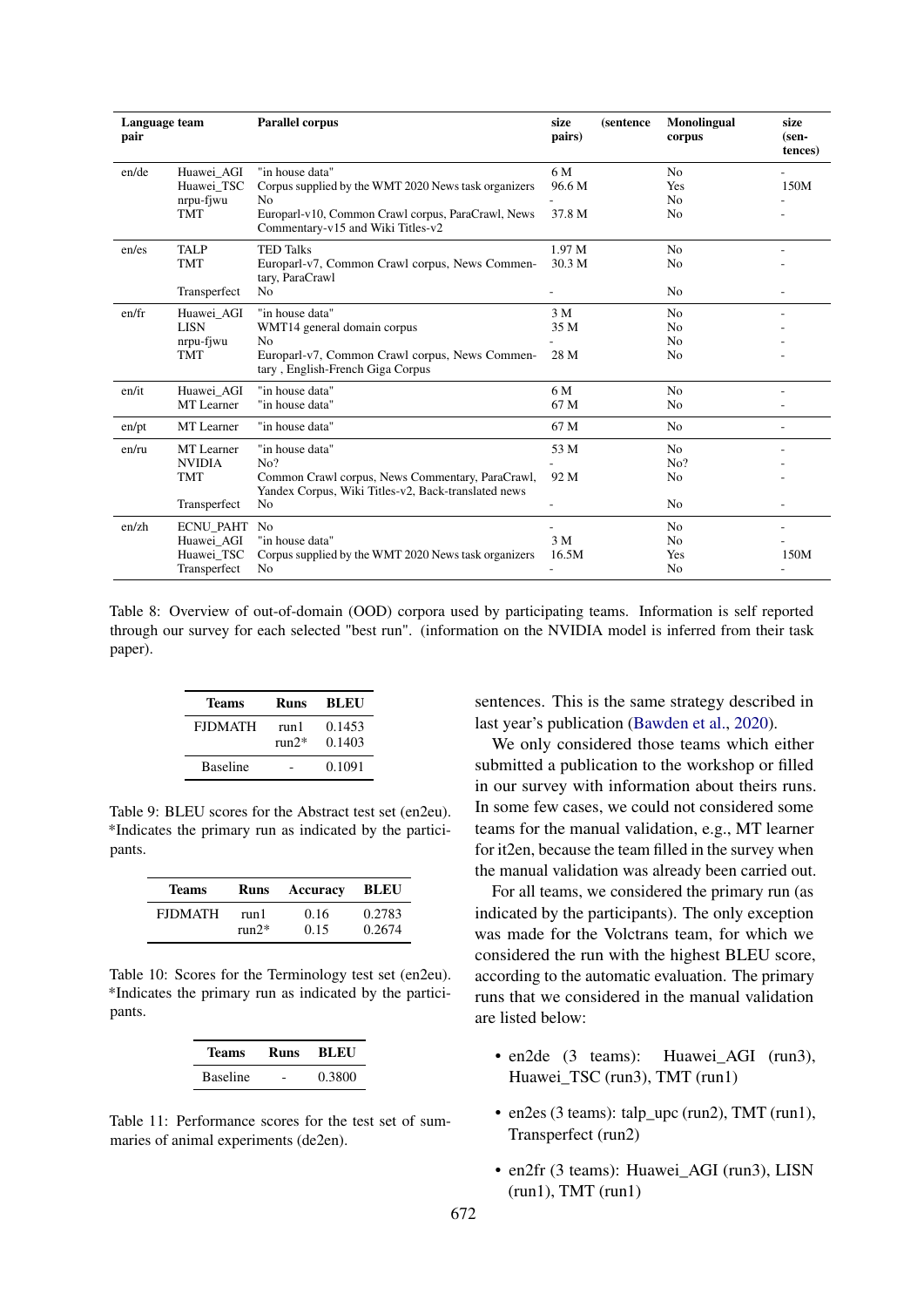<span id="page-9-0"></span>

| <b>Teams</b>       | <b>Runs</b>              | en2de                    | en2es                    | en2fr                    | en2it                    | en2pt                    | en2ru                    | en2zh                    |
|--------------------|--------------------------|--------------------------|--------------------------|--------------------------|--------------------------|--------------------------|--------------------------|--------------------------|
| <b>ECNU_PAHT</b>   | run1                     |                          |                          |                          |                          |                          |                          | 0.4197                   |
|                    | run2                     |                          |                          |                          |                          | $\overline{\phantom{0}}$ |                          | 0.4364                   |
|                    | run3                     |                          |                          |                          |                          | $\overline{\phantom{a}}$ |                          | $0.4504*$                |
| Haozhiweizi        | run1                     |                          |                          |                          |                          |                          | $\overline{a}$           | $0.4381*$                |
| Huawei_AGI         | run1                     | 0.3172                   | $\qquad \qquad -$        | 0.4531                   | 0.4301                   | $\overline{\phantom{a}}$ | $\qquad \qquad -$        | 0.4342                   |
|                    | run2                     | 0.3198                   |                          | 0.4424                   | 0.4334                   |                          |                          | 0.4440                   |
|                    | run3                     | $0.3172*$                |                          | $0.4489*$                | $0.4425*$                | $\blacksquare$           | $\overline{\phantom{a}}$ | $0.4293*$                |
| Huawei_TSC         | run1                     | 0.3259                   |                          |                          |                          | $\blacksquare$           | $\overline{\phantom{a}}$ | 0.4639                   |
|                    | run2                     | 0.3329                   |                          |                          |                          | $\equiv$                 |                          | $0.4640*$                |
|                    | run3                     | 0.3259*                  |                          |                          | ÷                        | $\overline{\phantom{a}}$ |                          | 0.4650                   |
| <b>JingDong</b>    | run1                     | $\overline{\phantom{0}}$ | $\blacksquare$           | $\overline{\phantom{a}}$ | $\overline{\phantom{a}}$ | $\overline{\phantom{a}}$ | $\overline{\phantom{a}}$ | $0.3970*$                |
| <b>LISN</b>        | run1                     | $\overline{a}$           | $\qquad \qquad -$        | $0.3912*$                |                          | $\qquad \qquad -$        |                          |                          |
|                    | run2                     |                          |                          | 0.3913                   |                          |                          |                          |                          |
|                    | run3                     |                          |                          | 0.4293                   |                          |                          |                          | $\overline{\phantom{a}}$ |
| <b>NVIDIA NeMo</b> | run1                     |                          |                          |                          |                          | $\overline{\phantom{a}}$ | 0.4139                   |                          |
|                    | run2                     |                          |                          |                          |                          | $\overline{\phantom{a}}$ | $0.4112*$                |                          |
| talp_upc           | run1                     |                          | 0.4084                   |                          |                          | $\qquad \qquad -$        |                          |                          |
|                    | run2                     |                          | $0.4142*$                |                          |                          | $\overline{\phantom{0}}$ |                          |                          |
| <b>TMT</b>         | run1                     | 0.2765                   | 0.4354                   | 0.4456                   | $\overline{a}$           | $\overline{\phantom{a}}$ | 0.3289                   | $\overline{\phantom{a}}$ |
| Transperfect       | run1                     |                          | 0.5117                   |                          | $\overline{a}$           | $\overline{\phantom{a}}$ | 0.3686                   | 0.4029                   |
|                    | run2                     |                          | $0.5012*$                |                          |                          |                          | $0.3492*$                | $0.4025*$                |
|                    | run3                     | $\overline{\phantom{a}}$ | 0.4917                   |                          | $\overline{a}$           | $\overline{\phantom{a}}$ | $\overline{a}$           |                          |
| Volctrans          | run1                     |                          |                          |                          |                          | $\overline{\phantom{0}}$ |                          | 0.4406                   |
|                    | run2                     |                          |                          |                          |                          |                          |                          | 0.4433                   |
|                    | run3                     | $\overline{\phantom{a}}$ | $\overline{\phantom{a}}$ |                          |                          | $\overline{\phantom{a}}$ |                          | $0.4361*$                |
| ZengHuiMT          | run1                     |                          |                          |                          |                          | $\overline{\phantom{0}}$ |                          | 0.4126                   |
| <b>Baseline</b>    | $\overline{\phantom{a}}$ | 0.2536                   | 0.4027                   | 0.3924                   | 0.4147                   | 0.4304                   | 0.2451                   | 0.3096                   |

Table 12: BLEU scores for "OK" aligned test sentences, from English. For the Volctrans team, we renamed the runs: run1=run1, run2=nnmt, run3=nnmtne. \*Indicates the primary run as indicated by the participants.

- en2it (1 team): Huawei AGI (run3)
- en2ru (3 teams): NVIDIA NeMo (run2), TMT  $(run1)$ , Transperfect  $(run2)$
- en2zh (6 teams): ECNU\_PAHT (run3), Haozhiweizi (run1), Huawei AGI (run3), Huawei\_TSC (run2), Transperfect (run2), Volctrans (run2)
- $\bullet$  de2en (4 teams): Huawei\_AGI (run3), Huawei\_TSC (run3), nrpu-fjwu (run1), TMT  $(run1)$
- $\bullet$  es2en (4 teams): nrpu-fiwu (run1), talp upc (run2), TMT (run1), Transperfect (run2)
- fr2en (4 teams): Huawei\_AGI (run3), LISN  $(run3)$ , nrpu-fjwu  $(run1)$ , TMT  $(run1)$
- it2en (2 teams): Huawei\_AGI (run3)
- pt2en (1 team): MT Learner (run1)
- ru2en (4 teams): NVIDIA NeMo (run1), TMT (run1), Transperfect (run2)
- zh2en (6 teams): ECNU PAHT (run3), Haozhiweizi (run1), Huawei\_AGI (run3), Huawei TSC (run3), Transperfect (run2), Volctrans (run2)

For each language pair, we generated pairwise combinations of either two teams' primary runs or one primary run and the reference translation. The evaluator first compared pairs of sentences, followed by whole abstracts; the exception was en2zh and zh2en, where only whole abstracts were compared due to the otherwise infeasible large amount of evaluation required. These pairs of translations were manually validated in the Appraise tool (Federmann, 2010) following the same procedure carried out in previous years. For each pair of sentence or abstracts, the aim of the evaluation was to decide whether the translations were of equivalent quality or whether one was better than the other. The results of the manual validation are presented in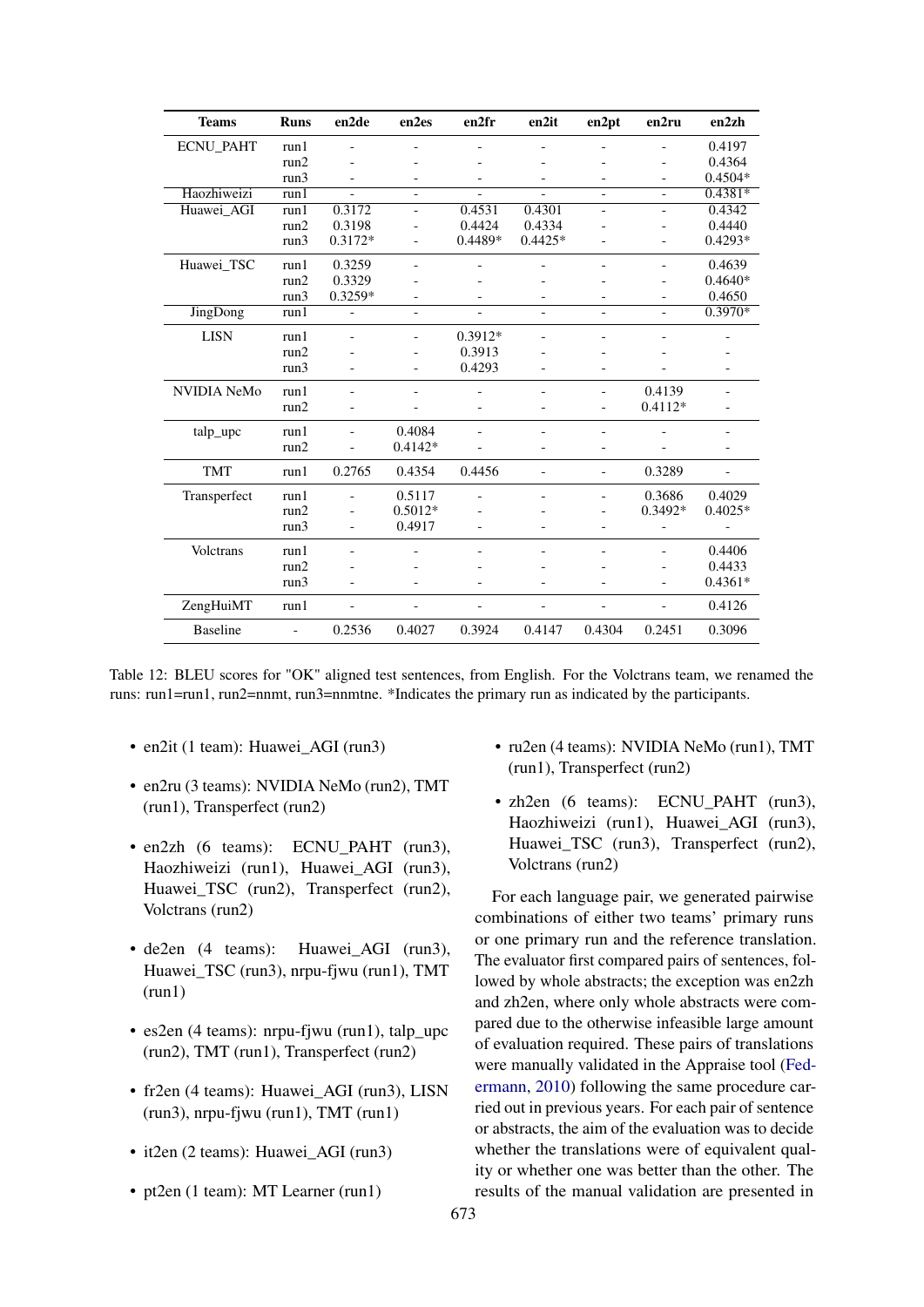<span id="page-10-0"></span>

| <b>Teams</b>       | <b>Runs</b>              | de2en          | es2en                    | fr2en                    | it2en                    | pt2en                    | ru2en                    | zh2en                    |
|--------------------|--------------------------|----------------|--------------------------|--------------------------|--------------------------|--------------------------|--------------------------|--------------------------|
| <b>ECNU PAHT</b>   | run1                     | $\overline{a}$ | $\overline{\phantom{a}}$ | $\overline{a}$           | $\overline{\phantom{a}}$ |                          |                          | 0.3232                   |
|                    | run2                     | L,             |                          |                          | ٠                        | $\overline{a}$           |                          | 0.3232                   |
|                    | run3                     | L,             | $\overline{a}$           | $\overline{\phantom{0}}$ | $\overline{\phantom{a}}$ | $\overline{a}$           |                          | $0.3546*$                |
| Haozhiweizi        | run1                     | $\overline{a}$ | $\overline{\phantom{a}}$ |                          | $\overline{\phantom{a}}$ | $\overline{a}$           | $\overline{\phantom{0}}$ | $0.3713*$                |
| Huawei_AGI         | run1                     | 0.3956         | $\overline{a}$           | 0.4860                   | 0.4570                   | $\overline{a}$           | $\overline{\phantom{0}}$ | 0.3943                   |
|                    | run2                     | 0.4132         | $\overline{a}$           | 0.4871                   | 0.4569                   |                          |                          | 0.3785                   |
|                    | run3                     | $0.4048*$      |                          | 0.4871*                  | $0.4550*$                | $\overline{a}$           |                          | $0.3934*$                |
| Huawei_TSC         | run1                     | 0.4230         | $\overline{\phantom{a}}$ |                          |                          |                          |                          | 0.3828                   |
|                    | run2                     | 0.4258         |                          |                          |                          |                          |                          | 0.3921                   |
|                    | run3                     | $0.4310*$      |                          | $\qquad \qquad -$        |                          | $\overline{\phantom{0}}$ |                          | 0.3904*                  |
| JingDong           | run1                     | L,             |                          |                          |                          |                          |                          | $0.3041*$                |
| <b>LISN</b>        | run1                     | L,             |                          | 0.4322                   |                          |                          |                          |                          |
|                    | run2                     |                |                          | 0.4112                   |                          |                          |                          |                          |
|                    | run3                     | ٠              |                          | $0.4325*$                |                          | $\overline{a}$           |                          |                          |
| <b>MT</b> Learner  | run1                     | L,             | $\overline{\phantom{a}}$ |                          | $0.4558*$                | $0.5584*$                | 0.4871*                  |                          |
|                    | run2                     | L,             |                          |                          | 0.4548                   | 0.5685                   | 0.4751                   |                          |
| <b>NVIDIA NeMo</b> | run1                     | $\overline{a}$ | $\overline{\phantom{a}}$ | $\overline{\phantom{0}}$ | $\overline{a}$           | $\overline{a}$           | 0.4918                   | $\overline{\phantom{0}}$ |
| nrpu-fjwu          | run1                     | $0.3524*$      | $0.4590*$                | 0.3840*                  |                          |                          |                          |                          |
|                    | run2                     | 0.3495         | 0.4598                   | 0.3921                   |                          |                          |                          |                          |
|                    | run3                     | 0.3367         | 0.4600                   | 0.3772                   |                          | $\overline{a}$           |                          |                          |
| talp_upc           | run1                     |                | 0.4194                   | $\overline{a}$           | $\blacksquare$           |                          |                          | $\overline{a}$           |
|                    | run2                     |                | $0.4194*$                |                          | $\overline{a}$           | $\overline{a}$           |                          |                          |
| <b>TMT</b>         | run1                     | 0.4501         | 0.5382                   | 0.4928                   | $\blacksquare$           | $\overline{a}$           | 0.4061                   | $\overline{\phantom{a}}$ |
| Transperfect       | run1                     | L,             | 0.5237                   | $\overline{\phantom{a}}$ | $\overline{\phantom{a}}$ | $\overline{\phantom{0}}$ | 0.4794                   | 0.3291                   |
|                    | run2                     |                | 0.4991*                  |                          |                          |                          | $0.4769*$                | $0.3212*$                |
|                    | run3                     | L,             | 0.4969                   | $\overline{a}$           | L,                       | $\overline{a}$           | $\overline{\phantom{0}}$ | $\blacksquare$           |
| Volctrans          | run1                     | L,             |                          | $\overline{a}$           | $\overline{\phantom{a}}$ | $\overline{a}$           |                          | 0.2911                   |
|                    | run2                     | L,             |                          |                          | $\overline{a}$           | $\overline{a}$           |                          | 0.3796                   |
| ZengHuiMT          | run1                     | $\overline{a}$ | $\overline{\phantom{a}}$ | $\frac{1}{2}$            | $\overline{a}$           | $\overline{a}$           | $\overline{a}$           | 0.2832                   |
| <b>Baseline</b>    | $\overline{\phantom{0}}$ | 0.3392         | 0.3959                   | 0.3796                   | 0.4075                   | 0.4506                   | 0.3115                   | 0.2237                   |

Table 13: BLEU scores for "OK" aligned test sentences, into English. For the Volctrans team, we renamed the runs: run1=base, run2=nnmt. \*Indicates the primary run as indicated by the participants.

various tables as summarized below:

- pt2en: Table 14
- en2es and es2en: Table 15
- en2de and de2en: Table 16
- en2fr and fr2en: Table 17
- en2it and it2en: Table 18
- en2zh and zh2en: Table 19
- en2ru and ru2en: Table 20

We identified the item (a system or the reference translation) of each pairwise comparison that performed better (see respective tables) and ran a Wilcoxon Signed-Rank Test from the Python scipy library. We consider all comparisons for two particular items over all validated abstracts and

sentences, except for skipped ones. The test was calculated for the abstracts and the sentences. We mark in bold in the respective tables the ones that were found to be significant (i.e.,  $p$ -value < 0.05) and otherwise the systems are considered to be similar. We considered one item superior than the other when either the validation of the abstract of the sentences was statistically significant. For the language pairs validated by two experts (i.e., es2en and pt2en), we only considered one item to be superior than the other when at least two of the four comparisons  $(2x$  for the abstracts,  $2x$  for the sentences) were statistically significant.

We ranked the system by assigning points to each item: 3 points if superior to the opponent, 1 point when they have similar quality, and no points if inferior to the opponent. Based on the sum of these points over all comparisons, we ranked the systems and the reference translations as shown be-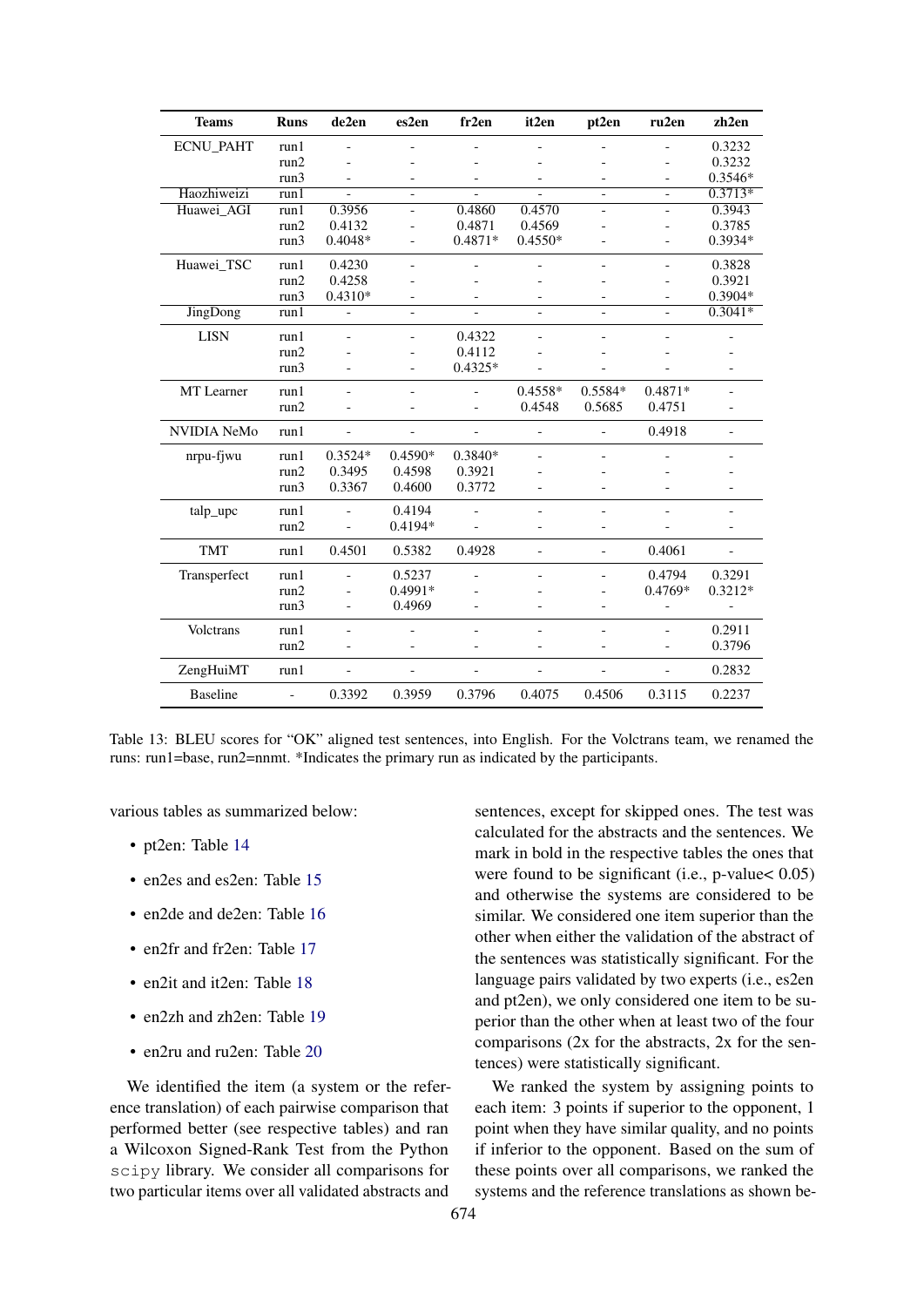<span id="page-11-0"></span>

| Language | Pair                      |              | Abstracts |         |                                                         | Sentences |    |    |
|----------|---------------------------|--------------|-----------|---------|---------------------------------------------------------|-----------|----|----|
|          |                           | <b>Total</b> |           |         | $A > B$ $A = B$ $A < B$   Total $A > B$ $A = B$ $A < B$ |           |    |    |
| pt2en    | reference-MT Learner 14 3 |              |           | 9 2 112 |                                                         |           | 92 | 14 |

Table 14: Manual validation for the pt2en MEDLINE abstracts test set. The test set could only be validated with regard to the content of the translation, but not regarding the quality of the English translations.

<span id="page-11-1"></span>

| Language | Pair                   |       | Abstracts      |                |          |              | Sentences |       |       |
|----------|------------------------|-------|----------------|----------------|----------|--------------|-----------|-------|-------|
|          |                        | Total | A > B          | $A = B$        | A < B    | <b>Total</b> | A > B     | $A=B$ | A < B |
| en2es    | <b>TMT-reference</b>   | 8     | $\theta$       | 0              | 8        | 103          | 9         | 17    | 77    |
|          | TMT-talp_upc           | 8     | $\overline{0}$ | 0              | 8        | 103          | 6         | 23    | 74    |
|          | TMT-Transperfect       | 8     | $\theta$       | $\overline{0}$ | 8        | 103          | 3         | 21    | 79    |
|          | reference-talp_upc     | 8     | 3              | 4              |          | 103          | 17        | 77    | 9     |
|          | reference-Transperfect | 8     | T              | 7              | $\theta$ | 103          | 8         | 90    | 5     |
|          | talp_upc-Transperfect  | 8     | 1              | 3              | 4        | 103          | 8         | 75    | 20    |
| es2en    | reference-nrpu-fiwu    | 13/4  | 7/2            | 3/1            | 3/1      | 107/31       | 23/14     | 53/13 | 31/4  |
|          | reference-TMT          | 13/4  | 0/2            | 4/1            | 9/1      | 107/31       | 6/13      | 57/10 | 44/8  |
|          | reference-Transperfect | 13/4  | 1/3            | 4/0            | 8/1      | 107/31       | 10/15     | 60/11 | 37/5  |
|          | reference-talp_upc     | 13/4  | 9/3            | 2/0            | 2/1      | 107/31       | 33/12     | 49/14 | 25/5  |
|          | $n$ rpu-fiwu- $TMT$    | 13/4  | 1/0            | 2/2            | 10/2     | 107/31       | 5/3       | 67/24 | 35/4  |
|          | nrpu-fjwu-Transperfect | 13/4  | 0/1            | 3/1            | 10/2     | 107/31       | 4/6       | 67/22 | 36/3  |
|          | nrpu-fjwu-talp_upc     | 13/4  | 9/2            | 1/2            | 3/0      | 107/31       | 31/9      | 53/17 | 23/5  |
|          | TMT-Transperfect       | 13/4  | 3/2            | 9/2            | 1/0      | 107/31       | 14/8      | 84/22 | 9/1   |
|          | TMT-talp_upc           | 13/4  | 10/3           | 3/0            | 0/1      | 107/31       | 42/8      | 61/17 | 4/6   |
|          | Transperfect-talp_upc  | 13/4  | 10/3           | 2/0            | 1/1      | 107/31       | 36/6      | 63/19 | 8/6   |

Table 15: Manual validation for the en2es and es2en MEDLINE abstracts test set. The better performing MT system (or reference translation) in each pairwise comparison is shown in bold, as well as the respective value that has been identified as superior. For the es2en test set, the values on the left are the validation with regard to the content of the translations, while the ones on the right are regarding the quality of the English translations.

<span id="page-11-2"></span>

| Language | Pair                  |              | Abstracts |                |          |              | <b>Sentences</b> |         |       |
|----------|-----------------------|--------------|-----------|----------------|----------|--------------|------------------|---------|-------|
|          |                       | <b>Total</b> | A > B     | $A = B$        | A < B    | <b>Total</b> | A > B            | $A = B$ | A < B |
| en2de    | reference-TMT         | 9            | 5         | $\overline{c}$ |          | 114          | 40               | 38      | 35    |
|          | reference-Huawei AGI  | 9            | 6         | 2              | $\theta$ | 114          | 51               | 40      | 21    |
|          | reference-Huawei TSC  | 9            | 4         | 4              | $\Omega$ | 114          | 13               | 57      | 43    |
|          | <b>TMT-Huawei AGI</b> | 9            | 2         | 4              | 2        | 114          | 36               | 60      | 16    |
|          | TMT-Huawei TSC        | 9            | 0         | 4              | 4        | 114          | 3                | 59      | 51    |
|          | Huawei_AGI-Huawei_TSC | 9            | $\Omega$  |                |          | 114          | 5                | 33      | 74    |
| de2en    | Huawei_TSC-reference  | 11           | 9         |                |          | 93           | 31               | 44      | 17    |
|          | Huawei TSC-Huawei AGI | 11           | 9         |                |          | 93           | 38               | 50      | 5     |
|          | Huawei_TSC-nrpu-fjwu  | 11           | 11        | $\Omega$       | 0        | 93           | 58               | 33      | 2     |
|          | Huawei TSC-TMT        | 11           | 6         | $\mathfrak{D}$ | 3        | 93           | 14               | 69      | 10    |
|          | reference-Huawei AGI  | 11           |           |                | 3        | 93           | 40               | 30      | 23    |
|          | reference-nrpu-fiwu   | 11           | 9         |                |          | 93           | 47               | 28      | 18    |
|          | reference-TMT         | 11           | 5         |                | 5        | 93           | 22               | 47      | 24    |
|          | Huawei_AGI-nrpu-fjwu  | 11           | 10        |                | $\Omega$ | 93           | 44               | 35      | 14    |
|          | Huawei_AGI-TMT        | 11           |           | 6              | 4        | 93           | 9                | 56      | 28    |
|          | $n$ rpu-fiwu- $TMT$   | 11           | $\Omega$  | $\mathfrak{D}$ | 9        | 93           | 5                | 43      | 45    |

Table 16: Manual validation for the en2de and de2en MEDLINE abstracts test set. The better performing system (or reference translation) in each pairwise comparison is shown in bold, as well as the respective value that has been identified as superior.

low (the points obtained are shown in parentheses):

< Transperfect (7)

- en2de: Huawei\_AGI  $(0)$  < TMT  $(4)$  = reference  $(5)$  < Huawei\_TSC  $(7)$
- en2fr: Huawei\_AGI  $(2)$  = TMT  $(2)$  < LISN  $(5)$  < reference  $(6)$
- en2es: TMT  $(0)$  < reference  $(4)$  = talp\_upc  $(4)$
- en2it: Huawei\_AGI  $(1)$  = reference  $(1)$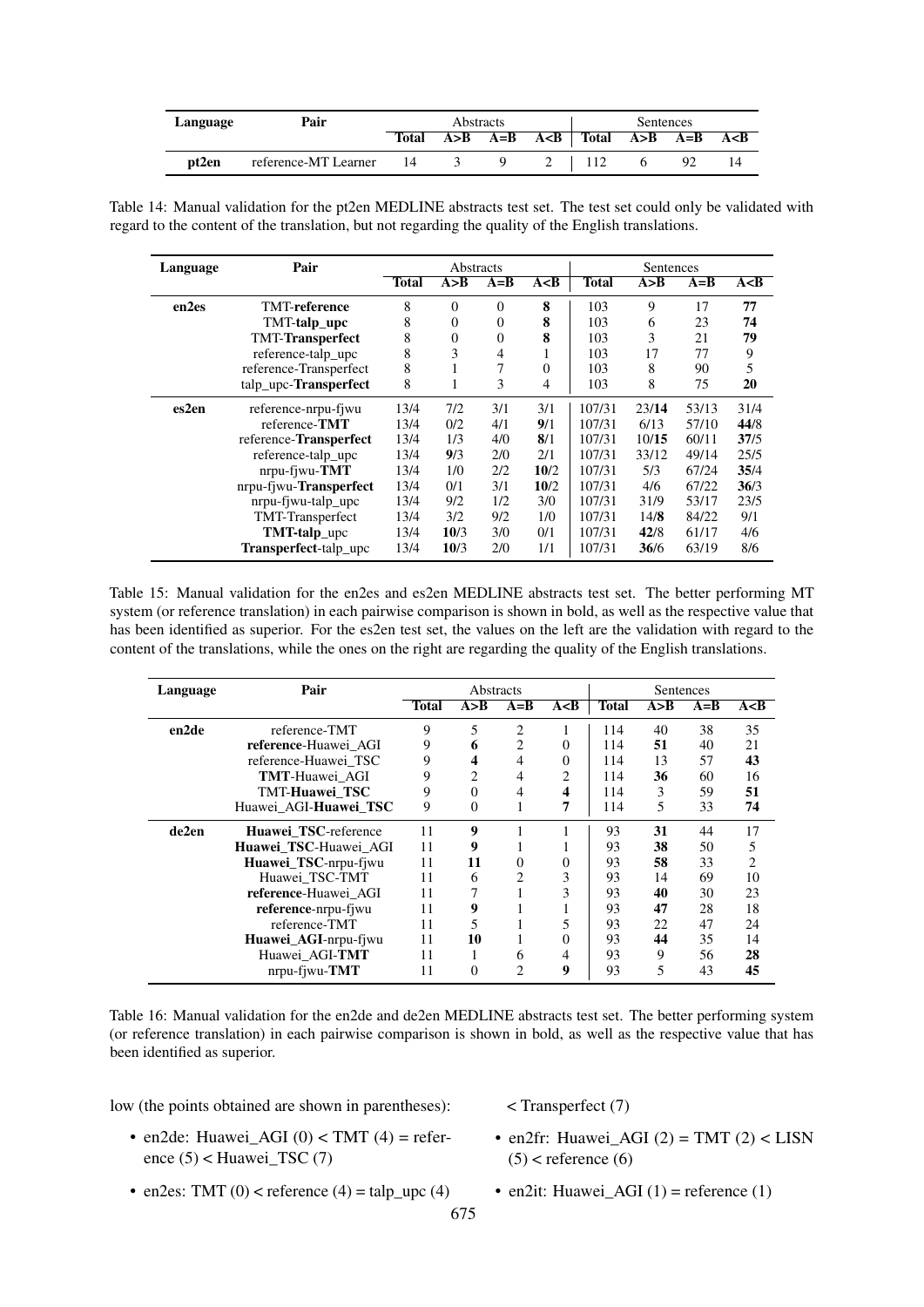<span id="page-12-0"></span>

| Language | Pair                 |       | Abstracts |                |                |              | Sentences |         |       |
|----------|----------------------|-------|-----------|----------------|----------------|--------------|-----------|---------|-------|
|          |                      | Total | A > B     | $A = B$        | A < B          | <b>Total</b> | A > B     | $A = B$ | A < B |
| en2fr    | reference-LISN       | 16    | 10        |                | 3              | 100          | 58        | 13      | 18    |
|          | reference-Huawei AGI | 16    | 14        | $\Omega$       | $\overline{c}$ | 100          | 65        | 18      | 17    |
|          | reference-TMT        | 16    | 14        |                | 1              | 100          | 65        | 18      | 17    |
|          | LISN-Huawei AGI      | 16    | 6         |                |                | 100          | 37        | 29      | 23    |
|          | <b>LISN-TMT</b>      | 16    | 4         | 4              | 6              | 100          | 30        | 30      | 29    |
|          | Huawei AGI-TMT       | 16    | 7         | 7              | 2              | 100          | 29        | 43      | 28    |
| fr2en    | nrpu-fjwu-Huawei_AGI | 12    | 2         | $\Omega$       | 10             | 79           | 15        | 19      | 42    |
|          | nrpu-fjwu-LISN       | 12    | 4         |                |                | 79           | 19        | 26      | 33    |
|          | nrpu-fjwu-reference  | 12    | 3         |                | 8              | 79           | 28        | 13      | 37    |
|          | nrpu-fjwu-TMT        | 12    |           | $\Omega$       | 11             | 79           | 9         | 24      | 45    |
|          | Huawei_AGI-LISN      | 12    | 7         | $\theta$       | 5              | 79           | 27        | 30      | 21    |
|          | Huawei_AGI-reference | 12    | 7         |                | 4              | 79           | 37        | 20      | 21    |
|          | Huawei_AGI-TMT       | 12    | 3         | 3              | 6              | 79           | 17        | 36      | 25    |
|          | LISN-reference       | 12    | 6         | $\overline{c}$ | 4              | 79           | 31        | 26      | 21    |
|          | <b>LISN-TMT</b>      | 12    | 3         | $\Omega$       | 9              | 79           | 16        | 36      | 26    |
|          | reference-TMT        | 12    | 3         | $\overline{c}$ | 7              | 79           | 19        | 18      | 41    |

Table 17: Manual validation for the en2fr and fr2en MEDLINE abstracts test set. The better performing system (or reference translation) in each pairwise comparison is shown in bold, as well as the respective value that has been identified as superior.

<span id="page-12-1"></span>

| Language | Pair                      |              |            | Abstracts | Sentences                     |    |    |    |
|----------|---------------------------|--------------|------------|-----------|-------------------------------|----|----|----|
|          |                           | <b>Total</b> | A > B      | $A=B$ $A$ | Total $A > B$ $A = B$ $A < B$ |    |    |    |
| en2it    | Huawei AGI-reference 10   |              | $6\degree$ |           | 100                           | 38 | 35 |    |
| it2en    | Huawei AGI-reference 11 4 |              |            |           | 102                           | 32 | 40 | 30 |

Table 18: Manual validation for the en2it and it2en MEDLINE abstracts test sets. For the it2en test set, only the translation from Italian into English was assessed, but not the quality of the English text.

- en2ru: NVIDIA Nemo  $(3)$  = reference  $(3)$  =  $TMT(3) = Transperfect(3)$
- en2zh: ECNU\_PAHT (3) < Huawei\_AGI  $(4)$  = Haozhiweizi  $(4)$  = Transperfect  $(4)$  $\leq$  Huawei TSC (9)  $\leq$  Volctrans (12)  $\leq$  reference (16)
- $\bullet$  de2en: nrpu-fjwu (0) < Huawei\_AGI (3) < reference  $(7)$  < TMT  $(8)$  < Huawei\_TSC  $(10)$
- es2en: nrpu-fjwu  $(2)$  = reference  $(2)$  = talp  $\text{ upc } (2) < \text{TMT } (10) = \text{Transportect } (10)$
- fr2en: nrpu-fjwu  $(2)$  = reference  $(2)$  < LISN  $(4)$  < Huawei\_AGI  $(8)$  = TMT  $(8)$
- it2en: reference  $(1)$  = Huawei AGI  $(1)$
- pt2en: reference  $(1)$  = MT Learner  $(1)$
- ru2en: TMT  $(0)$  < Transperfect  $(4)$  < reference  $(5)$  < NVIDIA NeMo  $(7)$
- zh2en: Huawei AGI (5) < Haozhiweizi  $(6)$  = Volctrans  $(6)$  = Huawei TSC  $(6)$  =

ECNU PAHT  $(6)$  = reference  $(6)$  < Transperfect  $(8)$ 

Abstracts for en2eu (Osagaiz + Gaceta) were manually validated following the same approach, but only at the sentence level. As there was one submission for this language pair, we only generated a pairwise combination of the participant's run and the reference. The run with the highest BLEU score was selected for validation:

• en2eu (1 team): FJDMATH (run1)

The translations were evaluated by three annotators using the Appraise tool, and the averaged results are presented in Table [21.](#page-14-1) The ranking based on the points is as follows:

• en2eu: FJDMATH  $(0)$  < reference  $(3)$ 

# 7 Discussion

#### 7.1 Quality of the MT evaluation process.

[Marie et al.](#page-19-13) [\(2021\)](#page-19-13) introduced guidelines for the evaluation of MT quality, based on four criteria: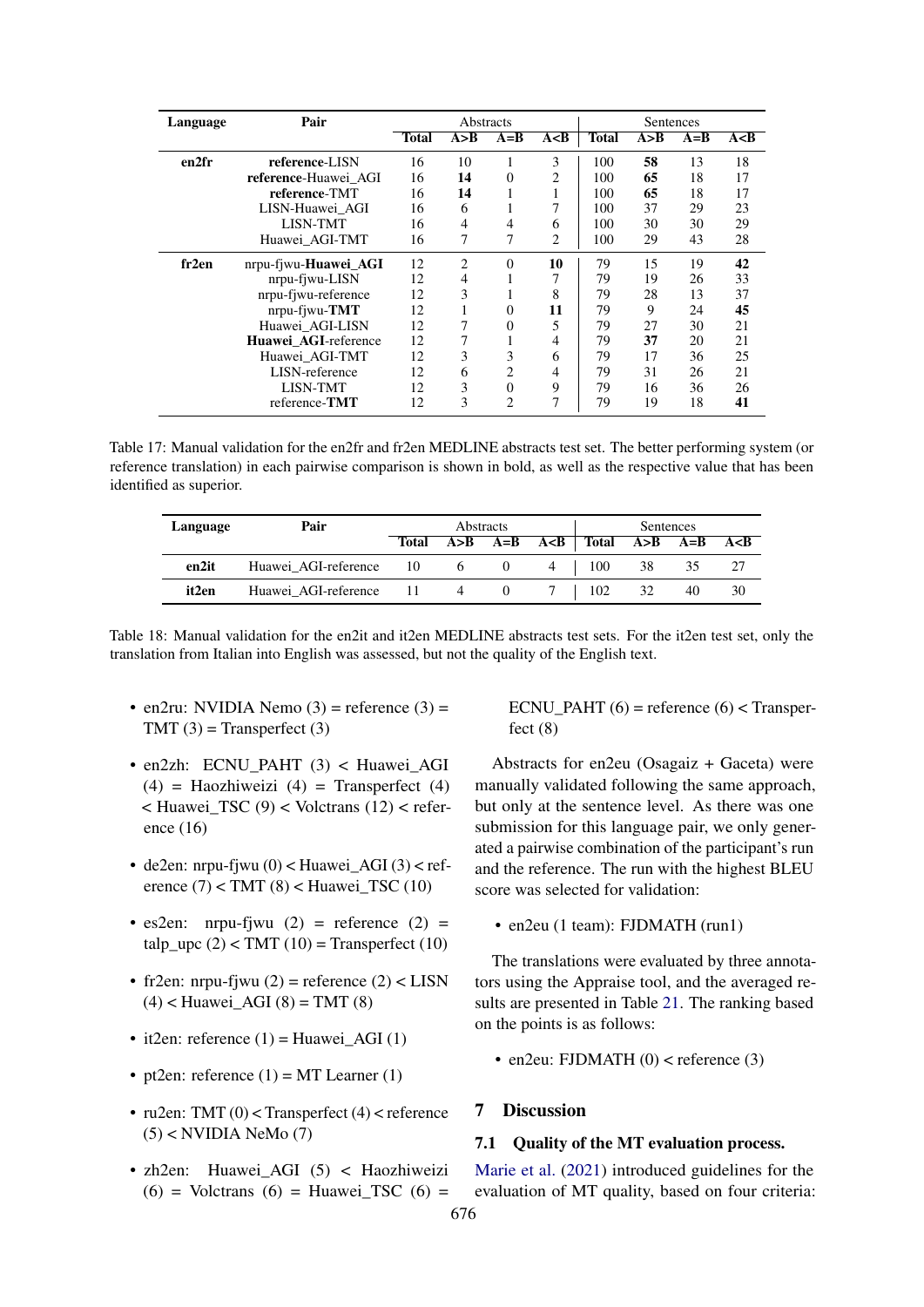<span id="page-13-0"></span>

| Language | Pair                          |              | Abstracts      |                |                |
|----------|-------------------------------|--------------|----------------|----------------|----------------|
|          |                               | <b>Total</b> | A > B          | $A=B$          | A < B          |
| en2zh    | ECNU_PAHT-Huawei_AGI          | 13           | 3              | 1              | 9              |
|          | ECNU_PAHT-Transperfect        | 13           | 5              | $\mathbf{0}$   | 8              |
|          | ECNU_PAHT-Volctrans           | 13           | 1              | $\overline{0}$ | 12             |
|          | ECNU PAHT-Haozhiweizi         | 13           | $\overline{4}$ | 3              | 6              |
|          | ECNU_PAHT-Huawei_TSC          | 13           | 1              | $\overline{c}$ | 10             |
|          | <b>ECNU_PAHT-reference</b>    | 13           | $\overline{0}$ | 1              | 12             |
|          | Huawei_AGI-Transperfect       | 13           | 8              | 1              | 4              |
|          | Huawei AGI-Volctrans          | 13           | $\overline{c}$ | 3              | 8              |
|          | Huawei_AGI-Haozhiweizi        | 13           | $\overline{7}$ | $\mathbf{1}$   | 5              |
|          | Huawei AGI-Huawei TSC         | 13           | $\overline{c}$ | 1              | 10             |
|          | Huawei AGI-reference          | 13           | $\overline{c}$ | $\overline{2}$ | 9              |
|          | Transperfect-Volctrans        | 13           | $\overline{c}$ | 1              | 10             |
|          | Transperfect-Haozhiweizi      | 13           | $\overline{7}$ | 1              | 5              |
|          | Transperfect-Huawei_TSC       | 13           | 3              | $\overline{0}$ | 10             |
|          | Transperfect-reference        | 13           | $\overline{2}$ | 1              | 10             |
|          | Volctrans-Haozhiweizi         | 13           | 10             | 1              | 2              |
|          | Volctrans-Huawei_TSC          | 13           | 3              | 6              | 4              |
|          | Volctrans-reference           | 13           | 3              | $\overline{2}$ | 8              |
|          | Haozhiweizi-Huawei TSC        | 13           | $\overline{4}$ | 1              | 8              |
|          | Haozhiweizi-reference         | 13           | $\overline{c}$ | $\theta$       | 11             |
|          | Huawei TSC-reference          | 13           | $\overline{2}$ | 1              | 10             |
| zh2en    | Haozhiweizi-Volctrans         | 19           | 11             | $\mathbf{1}$   | 7              |
|          | Haozhiweizi-Huawei TSC        | 19           | 10             | 3              | 6              |
|          | Haozhiweizi-reference         | 19           | 9              | 4              | 5              |
|          | Haozhiweizi-ECNU PAHT         | 19           | 10             | $\overline{c}$ | $\overline{7}$ |
|          | Haozhiweizi-Huawei AGI        | 19           | 10             | 5              | 4              |
|          | Haozhiweizi-Transperfect      | 19           | $\overline{4}$ | 6              | 9              |
|          | Volctrans-Huawei_TSC          | 19           | 3              | 8              | 8              |
|          | Volctrans-reference           | 19           | 7              | 3              | 8              |
|          | Volctrans-ECNU PAHT           | 19           | 8              | $\overline{4}$ | $\overline{7}$ |
|          | Volctrans-Huawei AGI          | 19           | 9              | 3              | $\overline{7}$ |
|          | Volctrans-Transperfect        | 19           | 5              | 3              | 11             |
|          | Huawei_TSC-reference          | 19           | 6              | 5              | 7              |
|          | Huawei TSC-ECNU PAHT          | 19           | 9              | $\overline{2}$ | 8              |
|          | Huawei_TSC-Huawei_AGI         | 19           | 10             | $\mathbf{1}$   | 8              |
|          | Huawei_TSC-Transperfect       | 19           | 7              | 4              | 8              |
|          | reference-ECNU PAHT           | 19           | 12             | $\overline{0}$ | 6              |
|          | reference-Huawei AGI          | 19           | 9              | $\overline{c}$ | 7              |
|          | reference-Transperfect        | 19           | $\overline{7}$ | $\overline{4}$ | $\overline{7}$ |
|          | ECNU_PAHT-Huawei_AGI          | 19           | 8              | 4              | 7              |
|          | <b>ECNU_PAHT-Transperfect</b> | 19           | 3              | 6              | 10             |
|          | Huawei_AGI-Transperfect       | 19           | 3              | 3              | 13             |

Table 19: Manual validation for the en2zh and zh2en MEDLINE abstracts test set. Only the abstracts were validated. The better performing system (or reference translation) in each pairwise comparison is shown in bold, as well as the respective value that has been identified as superior.

(1) use of an evaluation method in addition to/in lieu of BLEU, (2) use of statistical significance testing to compare systems, (3) direct computation of scores instead of copying from previous experiments and (4) comparison of systems only if the same training, validation and test sets have been used, as well as the same pre-processing steps.

The evaluation carried out in this task is compliant with criteria (1-3). However, participants are free to use their choice of training corpus, validation corpus and pre-processing methods. This approach was selected to foster participant creativity

and set a lower entry cost to the task. It is a limitation in the comparability of the systems submitted for this task. As a mitigation strategy, we encourage participants to also submit detailed descriptions of system particulars to provide transparency on the material and methods used.

A future edition of the task could introduce a "constrained" track where pre-processed training/validation sets would be supplied to be used exclusively (as in the WMT news translation task [\(Barrault et al.,](#page-18-8) [2020\)](#page-18-8)).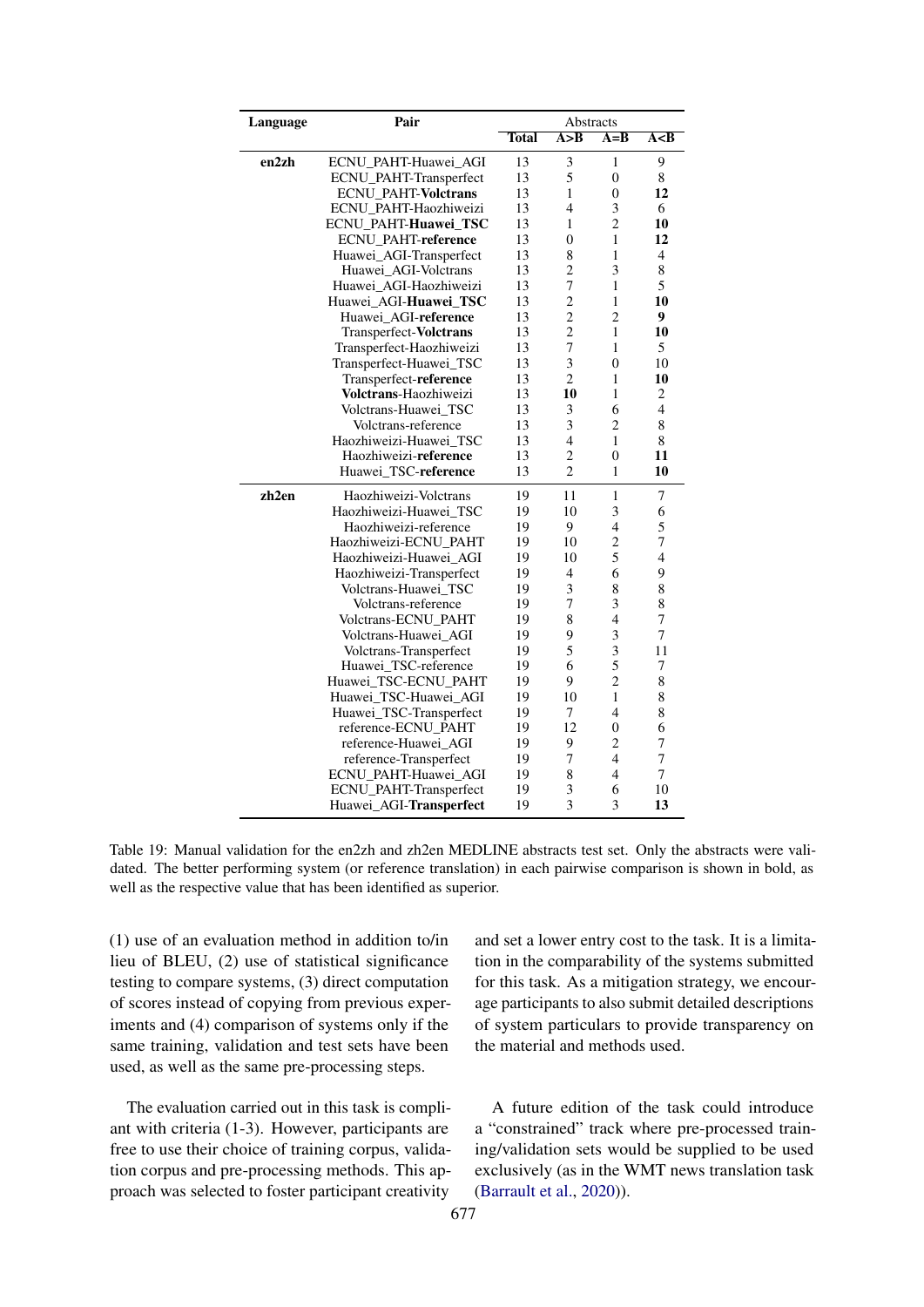<span id="page-14-0"></span>

| Language | Pair                     |              | Abstracts |        |       |              | Sentences |         |       |
|----------|--------------------------|--------------|-----------|--------|-------|--------------|-----------|---------|-------|
|          |                          | <b>Total</b> | A > B     | $A=$ B | A < B | <b>Total</b> | A > B     | $A = B$ | A < B |
| en2ru    | <b>TMT-Transperfect</b>  | 16           | 6         |        | 9     | 95           | 15        | 61      | 19    |
|          | TMT-NVIDIA NeMo          | 16           | 4         |        | 11    | 95           | 20        | 47      | 25    |
|          | TMT-reference            | 16           | 6         | 0      | 10    | 95           | 27        | 42      | 25    |
|          | Transperfect-NVIDIA NeMo | 16           | 6         |        | 5     | 95           | 26        | 52      | 15    |
|          | Transperfect-reference   | 16           | 4         | 6      | 6     | 95           | 22        | 52      | 21    |
|          | NVIDIA NeMo-reference    | 16           | 2         | 9      | 5     | 95           | 13        | 64      | 15    |
| ru2en    | <b>Transperfect-TMT</b>  | 16           | 10        | 6      | 0     | 109          | 42        | 56      | 9     |
|          | Transperfect-reference   | 16           | 2         | 9      |       | 109          | 25        | 65      | 19    |
|          | Transperfect-NVIDIA NeMo | 16           | $\Omega$  | 10     | 6     | 109          | 7         | 87      | 15    |
|          | <b>TMT-reference</b>     | 16           | 0         | 3      | 13    | 109          | 10        | 56      | 41    |
|          | <b>TMT-NVIDA NeMo</b>    | 16           | $\Omega$  |        | 15    | 109          | 4         | 61      | 42    |
|          | reference-NVIDIA NeMo    | 16           | C         | 9      | 5     | 109          | 16        | 71      | 22    |

<span id="page-14-1"></span>Table 20: Manual validation for the en2ru and ru2en MEDLINE abstracts test sets. The better performing system (or reference translation) in each pairwise comparison is shown in bold, as well as the respective value that has been identified as superior.

| Language | Pair                    | Sentences |                 |  |       |  |  |
|----------|-------------------------|-----------|-----------------|--|-------|--|--|
|          |                         | Total     | $A > B$ $A = B$ |  | A < B |  |  |
| en2eu    | reference-FJDMATH   100 |           | 61              |  |       |  |  |

Table 21: Manual validation for the en2eu (Osagaiz and Gaceta) abstracts test set. The better performing system (or reference translation) in each pairwise comparison is shown in bold, as well as the respective value that has been identified as superior. The values show the validation performed by the Basque native speakers (averaged over three annotators).

### 7.2 Quality of the system translations

We report below some of the major observations collected throughout the manual validation of the selected runs and the reference translations.

### 7.2.1 MEDLINE test sets

de (from en) The perceived quality of translations was high, with a high proportion of perfect or near perfect translations. The translation quality between participating systems differ only by small nuances. For example, translations differ only by word order or use different synonyms for a specific medical term. All participating systems had problems translating abbreviations. For instance, "image quality (IQ)" becomes "Bildqualität (IQ)" instead of BQ. One participant could not generate umlauts (e.g., ä,ö,ß, ...) and another participant produced only lowercased text. Both problems lead to slightly reduced quality of translations.

en (from de) Overall, the translation quality was high. Most translated sentences were understandable, except in cases where the original German sentences were too long to translate correctly. In some cases, the translations captured the intended meaning, but took information from different sentences, or even used synonyms, which were not direct literal translations of words, such as "neurosensory retina" for "macular region". There were also some translations from the first person point of view, rather than the impersonal, for a more personal touch. If such examples represent MT outputs rather than the reference translations, the quality of translation is approaching native speaker level.

Some texts contained small errors, which should be easy to avoid, such as capitalization of the first word after "e.g.", the use of lower case letters for well-known abbreviations like "AR" for augmented reality, proper nouns ("Marburg heart score"), and gene names (PD-1). Also a repetition of words in common expressions like the German *wie z. B.* should not have been translated as "e.g. For example". Using the same word twice in a sentence could have been avoided: "Relapse is defined as the recurrence" instead of "Recurrence is defined as the recurrence". Interestingly, a translation actually corrected a capitalization error in the original German text, from *l. reuteri* to *L. reuteri*, for the genus *Lactobacillus* in the scientific name of the bacteria.

The correct translation of medical terms also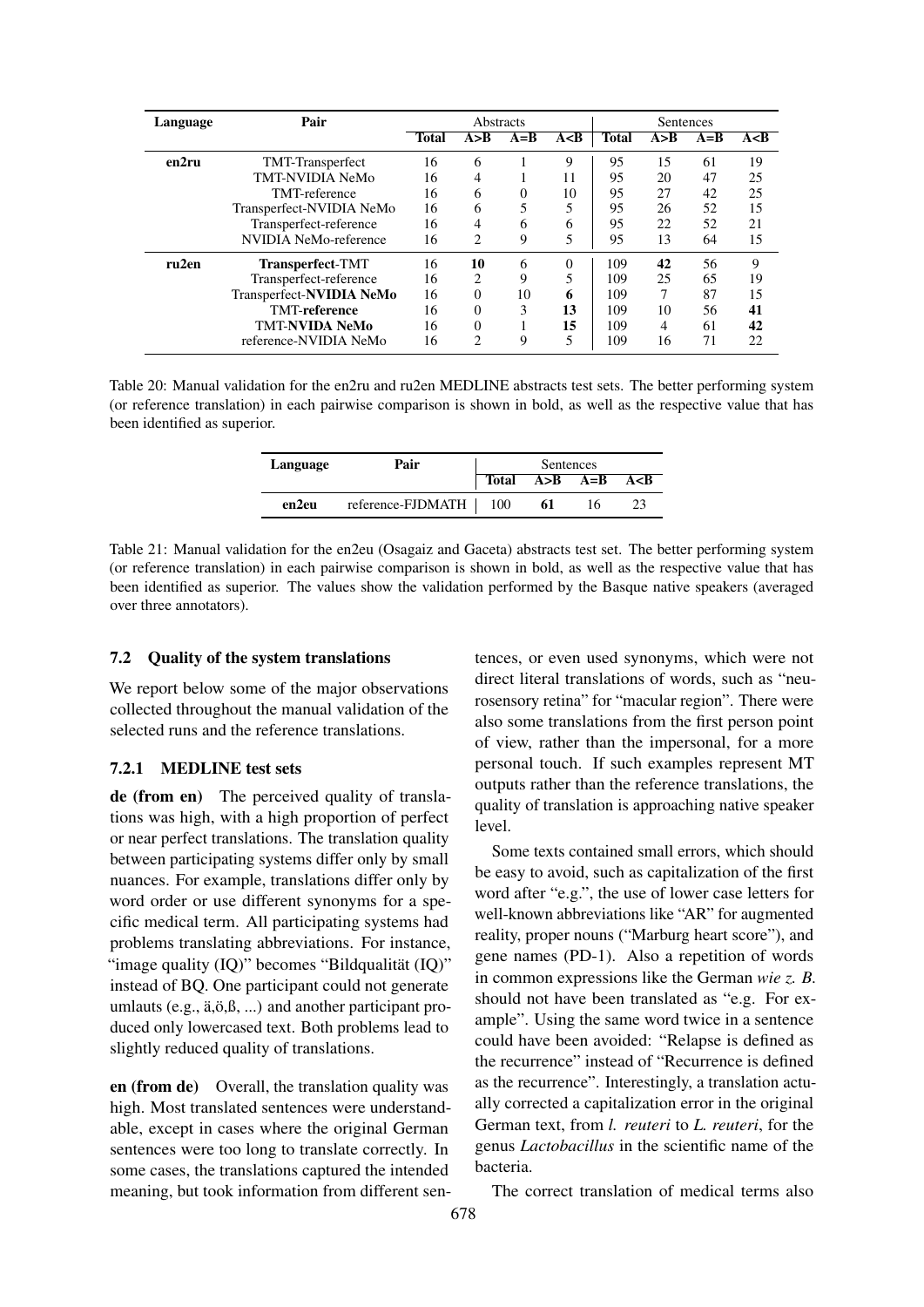proved to be difficult in cases such as "centrum" instead of "ventrum", "neurology" instead of "urology", or "endourolgy" instead of "endourology". Medical terms pertaining to a specific field, were also difficult to translate properly, such as the German *Pluszeichen* to the English "plus disease" in the context of retinal disease and "fusion biopsy" to describe the method of using both magnetic resonance imaging and ultrasound to take prostate biopsies.

es (from en) Quality of translations is improving every year and in many cases it is difficult to identify which translations are machine made.

There have been cases in which abbreviations were not translated correctly (e.g. *HGS* vs *FPM* for *fuerza de prensión manual*) and some times specific terms were not translated, e.g. *receiver operating characteristic curve*. Only in a few cases word gender was different to the article one.

There are examples of words that are not translated properly for instance *adnexal* has been translated as *adnexiales* instead of *anexas* by one of the teams.

In addition to individual sentences, the manual evaluation included abstracts as well. Since translations were sentence based, there were cases in which there were misaligned information between the content of the sentences in the abstract, even if the translated sentences were perfectly fine in their own.

We identified that a team might have been missing accents on vowels and special letters such as *ñ*, which seemed to indicate that the translation was machine made.

fr (from en) The overall quality of translation was high. We noted that many of the sentences compared were identical or nearly identical. In many cases, the translations selected as superior were chosen based on small nuances, such as capitalization, typography, ordering of words or sentence structure that appeared more adequate to a native speaker, while causing no difference in the understanding of the text. A few terms or acronyms were sometimes untranslated but the resulting text could be understood (for example, *incidentaloma* was used instead of *incidentalome*). Erroneous disambiguation was observed in some translations for one abstract discussing pressure at the fingertips, where *numérique* was used instead of *digital*. At the abstract level, some vocabulary consistency issues

could be evidenced. For example, one translation used the synonyms *sclérodermie systémique* and *sclérose systémique* alternatively as translation for "systemic sclerosis". While individual sentences were correctly translated, it created confusion at the abstract level, compared to the "reference" translation, which used the term *sclérodermie* throughout. Consistently with the 2020 edition, arbitration between sentences exhibiting a fluency or grammatical flaw vs. a semantic or clinical flaw was conducted as favoring the semantic or clinical correctness. However, the nature of the "reference" translation (which is often not produced by professional translators and does not necessarily provide straight forward sentence-by-sentence translations [\(Névéol et al.,](#page-19-14) [2020\)](#page-19-14)) introduces bias and difficulty in the evaluation: highly fluent text with some semantic distance with the "original" sentence to be translated can sometimes be easily identified as the reference text. It is difficult to arbitrate between this high quality text and the machine translation that will attempt to be semantically closer while exhibiting language flaws.

en (from fr) Translation quality was generally very high, with some variation in the quality depending on the topic of the abstract being translated (most systems struggled with the more literary text from a sociology abstract). This meant that many of the decisions were, as with the other language pairs, based on preferences and formatting rather than differences in meaning (punctuation, capitalisation, minor grammar mistakes).

The most serious errors observed were with the translation of specific terms, such as illnesses and drugs. They were particularly prevalent for acronyms, which were sometimes not translated and sometimes poorly translated (another more common acronym being used instead, e.g. *ADHD* instead of *ADPKD*). A few tricky sentences revealed the risk of major semantic errors resulting from seemingly small and localised errors. We give two such examples here. Firstly, concerning temporality, several systems translated French *puis* 'then' as English *and* in *un anticoagulant puis l'aspirine* 'an anti-coagulant then aspirine', a sentence for which the order in which drugs are given may be fundamental. Secondly, many systems stumbled on the translation of French *cela ne s'accompagne pas d'une attention égale au rôle de l'écoute* 'this is not accompanied by equal attention to the role of listening', inverting the order of the two underlined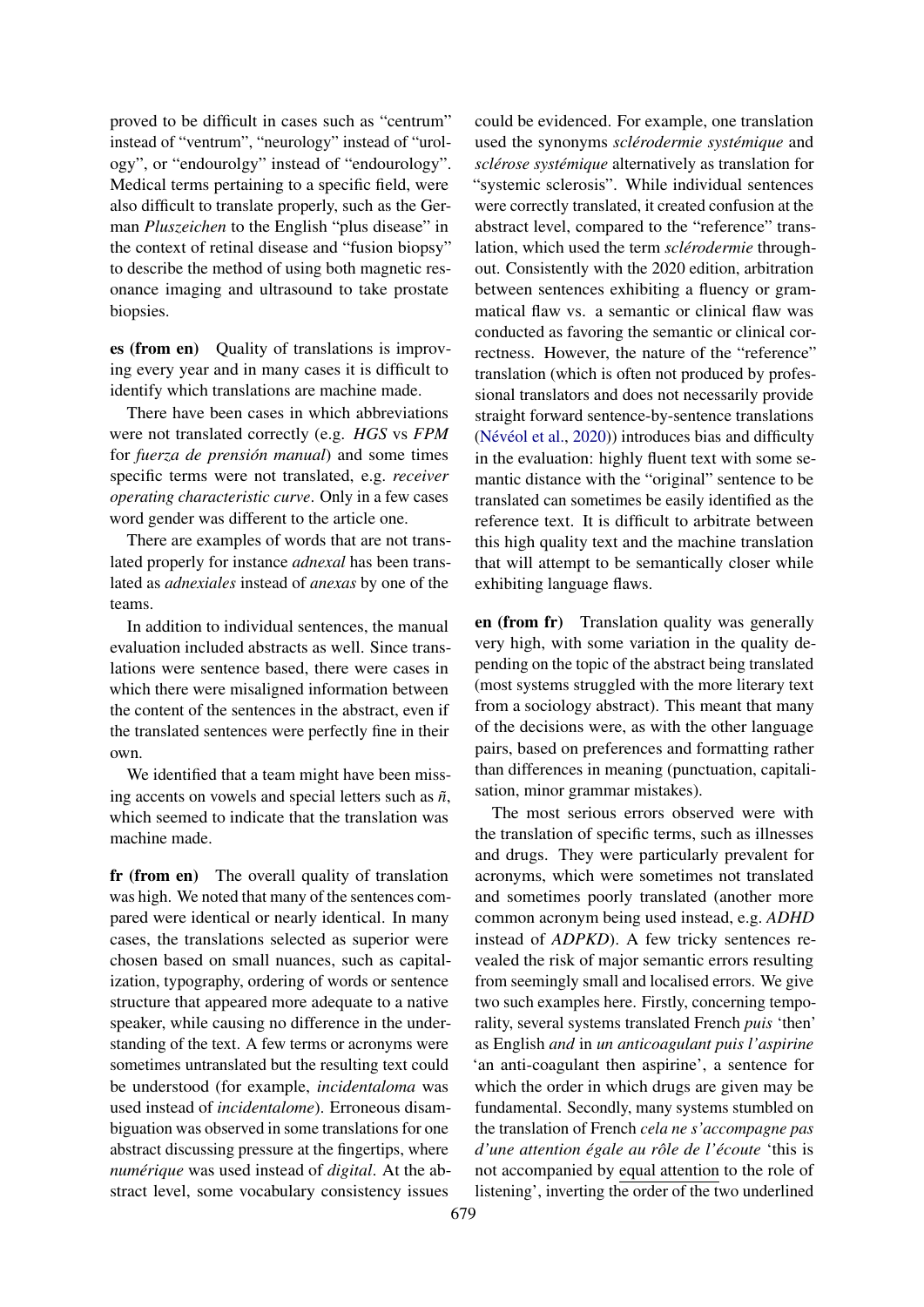words, resulted in the opposite meaning (i.e. listening receiving more rather than less attention).

As noted above for en2fr, despite very high MT quality, reference translations are often still easily identifiable due to them being less literal. This means that they are often characterized by better word choice and more natural syntax, but it can also mean that they are less adequate because of missing information or even additional details not present in the French text.

it (from en) The quality of the translation was on average high, probably higher than 2020. Some of the sentences compared were almost identical.

From a terminological viewpoint, it is possible to identify some inaccuracies in the choice of translating terms in the target language. For example, the term 'malignancies' was translated by one system with *tumori* (corresponding to the English 'tumors') having a broader meaning than *neoplasie maligne* ('malignant neoplasms'). Furthermore, cases of erroneous choices of the translating terms can be identified. The adjective 'unpreventable' was translated as *non prevedibile* ('unpredictable') instead of *non evitabile*, thus causing the transmission of an incorrect information in the target text.

Another error can be identified in the choice of the generic verb 'consider'. In the case of the sentence 'total laryngectomy should be considered [...]', the construction was wrongly translated as *la laringectomia dovrebbe essere considerata il trattamento di scelta*, that is the 'Laryngectomy should be considered the treatment of choice'. It is also possible to identify cases of non-translation in the Italian text (for example the name of the city 'Zurich' remained untranslated) and the presence of anglicisms as *imaging diagnostico* chosen as the translation of 'diagnostic imaging', although the Italian equivalent *diagnostica per immagini* is commonly used in the target language.

Moreover, the term 'livestock' was translated with *mandria* 'herd', *bestiame* 'livestock' or *allevamento* 'farm'. One interesting case was the term 'blacks', which was translated with *non bianchi* (non-whites) instead of the more frequently used *neri*.

Finally, from a syntactic point of view, there were a couple of examples where the syntactic tree was built erroneously: for example, the phrase 'incidental thyroid cancer rates' was translated as *i tassi di carcinoma tiroideo incidentale* ('rates of incidental thyroid cancer'); another example is '4 cm

lobule contoured mass' translated as *massa sagomata di 4 cm del lobulo* ('4 cm contoured mass of the lobule').

**zh** (from en) The quality of translation was high overall. The primary reason for awkward translations was word order, since English and Chinese employ different word orders not only at the word level, but also at the phrase level. Consider this example, where the source text was *surveillance and early warning of infectious diseases in China*. A good translation first needed to adjust word order within *infectious diseases in China* to yield <sup>中</sup>国传染病 (the order is *China* then *infectious diseases*). Then phrase order also needed to be adjusted to yield <sup>中</sup>国传染病监测预警能<sup>力</sup> (the order is *China infectious diseases* then *surveillance and early warning*). Some translations failed to make these necessary adjustments, such that the Chinese translation in the original English word order rendered the translation awkward or even unintelligible.

Another source of deficiency was translations that were too literal. For instance, *under-reporting* was most often translated as 报告不<sup>足</sup> (*insufficient reporting*), though a more native, conventional wording would actually be <sup>漏</sup>报 (*omitted reporting*). Consider another example, *appraised persons* in the context of a study of familial relationships. While the reference translation 被鉴定  $\lambda$  was the most fitting, some teams' translation  $\mathcal{H}$ 评估者 (a person to be evaluated) was also a good fit. However, another translation such as 评估人 员 (evaluation personnel) was outright incorrect, as the meaning went from "a passive person being evaluated" to "an active person evaluating someone else".

en (from zh) The quality of translation was also high and noticeably better than last year. Where some translations last year were unintelligible, such cases have disappeared this year. In addition, there was a range of translation qualities last year, but this year every team's translation quality was high.

This year, the aspects that distinguish a better translation from a worse one are more subtle. Firstly, Chinese sentences as delimited by the Chinese full stop "。" are often equivalent to short paragraphs in English. A good translation should therefore split a Chinese sentence where necessary into multiple English sentences. Secondly, a technical term may have synonyms (e.g. *acetabulum*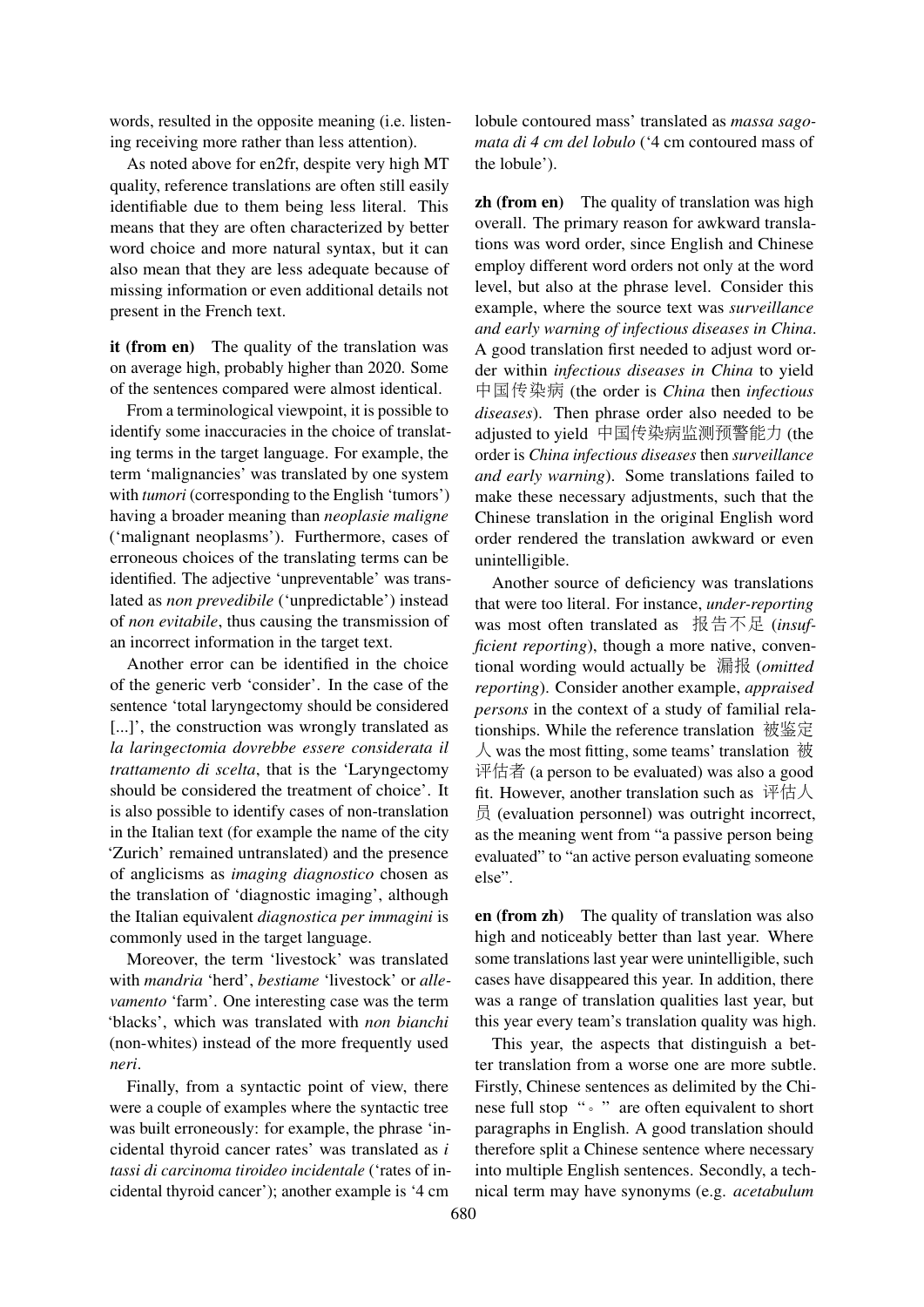*labrum* and *acetabular lip*), and a better translation should use one synonym consistently within the same abstract instead of mixing different ones. Thirdly, a good translation should use the most fitting wording, a task that requires good understanding of sentence context as well as domain knowledge. Consider this example, where 夫妻<sup>婚</sup> 姻关<sup>系</sup> (*marital relationship of married couples*) and 双向关联性 (*bi-directional correlation*) occur within the same sentence. A good translation can tease out *relationship* and *correlation*, but a worse translation simply uses *relationship* for both occurrences. This year, the better translations achieved the above three aspects, though rarely all three at once in the same translation.

en (from pt) While there was no significant difference between the automatic translations from the MT Learner team and the reference translation, we highlight some situations in which one was considered better than the other. On one hand, some mistakes were very subtle, such as a typo in a word (e.g., "verage" instead of "average"), or an inappropriate capitalization of a word. On the other hand, there were some semantic mistakes related to the translation of the sentences. For instance, the passage "insuficiência do glúteo médio esteve presente em todos os sujeitos" was translated as "the gluteus medius was insufficient in all patients".

Overall Based on these comments, many language pairs would benefit from a visual feature highlighting differences in the translations in the interface to focus the analysts' attention on often small differences. It could also be relevant to focus manual evaluation on a number of targeted linguistic features that seem to remain difficult (based on 2020 and 2021 observations), such as (a) translation of acronyms (b) vocabulary/grammatical consistency throughout a document (c) translation of numerical data. This might help make the manual evaluation more comparable between language pairs. However, it raises the question of the method to use for the selection of sentences/passages exhibiting the desired phenomena.

# 7.2.2 Osagaiz/Gaceta abstract test sets (en2eu)

In general, despite the fact that in the manual evaluation FJDMATH ranked below the references, the translations generated by the system were good, containing sentences with high-level of fluency and high adequacy with respect to the source. Similar

to what has been observed in other language pairs, the system sometimes struggled with the translation of acronyms. For example, "non-motor symptoms (NMS)" should be translated to "sintoma ez motor (SEM)" but the participant's system translated it as "sintoma ez-motor (NMS)"; or "amiotrophic lateral sclerosis (ALS)" should be "alboko esklerosi amiotrofikoa (AEA)".

On the other hand, sometimes the reference translation in Basque contained extra information that was not present in the source English sentence. In these cases the additional information is contained in the context (i.e. surrounding sentences in the abstract). This can penalize the BLEU score of a correct sentence-level translation. For example, the source sentence "*Important hormonal changes happen during pregnancy and lactation*" was correctly translated by the system to "*Hormona aldaketa garrantzitsuak gertatzen dira haurdunaldian eta laktazioan.*". However, the reference translation also mentions "physiological changes in the body" (i.e. "*Haurdunaldi eta edoskitzaroan zehar, gorputzeko maila askotan aldaketa fisiologikoak eragingo dituzten gorabehera hormonal nabariak gertatuko dira*"). Document or abstract level translation systems could potentially alleviate this problem by leveraging contextual information from surrounding sentences.

#### 7.2.3 Terminology test sets (en2eu)

The participating team (FJDMATH) had more difficulty in the translation of ICD-10 code descriptions (16% accuracy), particularly if we compare them with the results obtained by many teams last year (∼70% accuracy). Note that ICD-10 codes included in the test sets every year are different, but the performance difference is big considering there was more in-domain training data available this year. Some of the common mistakes observed in the system are word repetition (e.g. *hortzposizioko anomaliak, hortz edo hortz guztiz eruptatuen posizioa* - "tooth position anomalies, tooth and tooth"), not translating an English word (e.g. *tidalwave* instead of *olatu erraldoi*) or low adequacy (i.e. *huts egin du jaioberrian irabaztean* / (en) *missed when winning the newborn* where it should be *jaioberriaren garapeneko atzerapen* / (en) *Failure to thrive in newborn*). It is possible that the system was not sufficiently fine-tuned for the technical and specific language employed in ICD-10 code descriptions.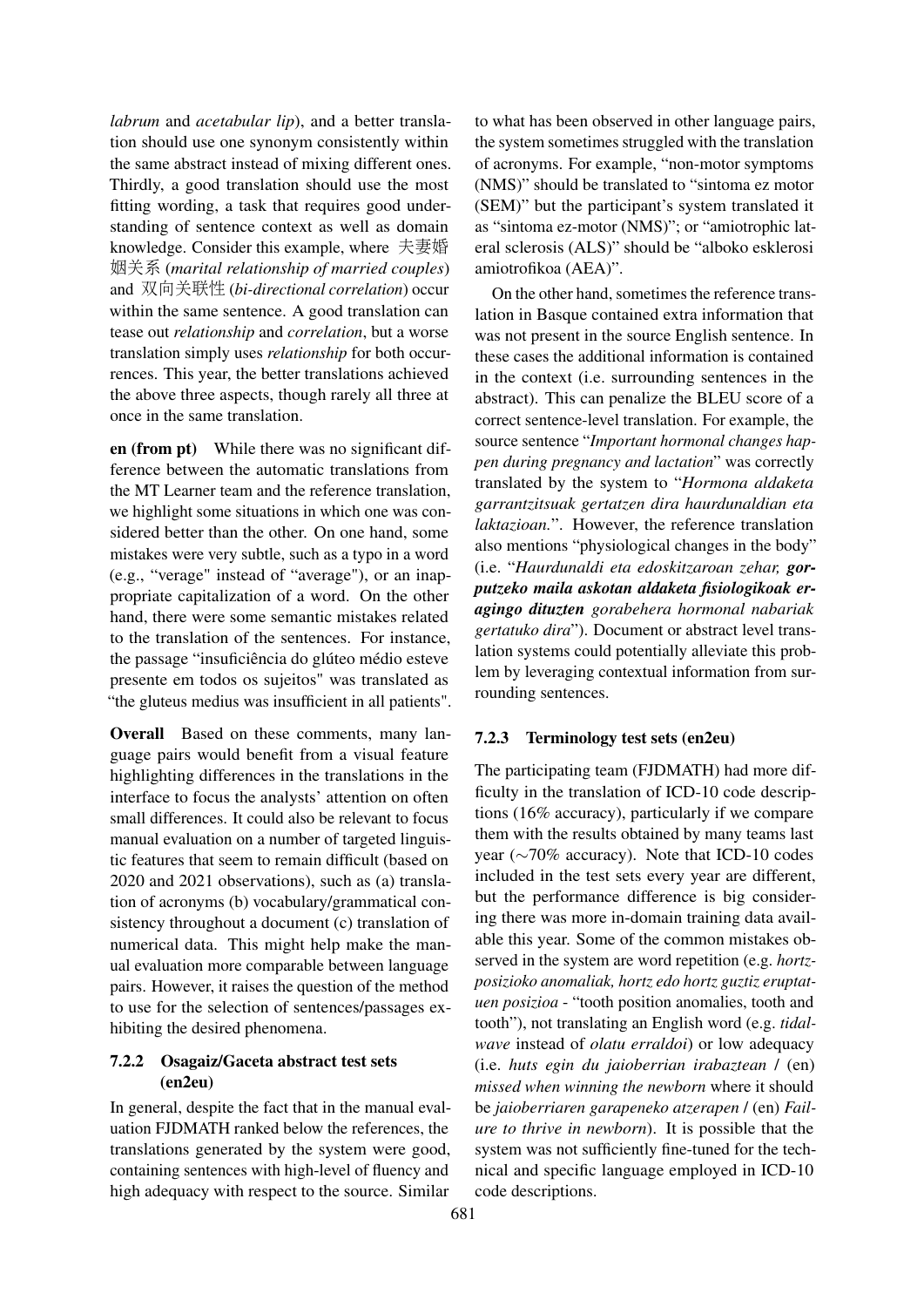# 8 Conclusions

Our sixth edition of the WMT Biomedical Translation addressed a total of eight language pairs and three types of documents. One more time, we could assess the performance of current MT technology for the translation of biomedical textual resources. Further, we could attract the attention of many teams and received submissions for most of our test sets.

Similar as in the more recent editions of the shared task, participating system could perform better than the reference translation for many of the language pairs. However, this is still a challenge for en2zh. In future editions of this challenge, we aim at releasing more resources, especially additional training data, adding new language pairs, and considering a variety of test sets.

#### Acknowledgements

We would like the thank the participants Virginia Adams (NVIDIA NeMo), Cao Jun (Volctrans/ByteDance), Wei Peng (Huawei\_AGI), and multiple individuals in the Huawei\_TSC team for supporting us in the manual validation. The Academy of Medical Sciences of Bilbao and the Gaceta Médica de Bilbao have collaborated in WMT 2021 by providing us with their documents.

#### References

- <span id="page-18-8"></span>Loïc Barrault, Magdalena Biesialska, Ondřej Bojar, Marta R. Costa-jussà, Christian Federmann, Yvette Graham, Roman Grundkiewicz, Barry Haddow, Matthias Huck, Eric Joanis, Tom Kocmi, Philipp Koehn, Chi-kiu Lo, Nikola Ljubešic, Christof ´ Monz, Makoto Morishita, Masaaki Nagata, Toshiaki Nakazawa, Santanu Pal, Matt Post, and Marcos Zampieri. 2020. [Findings of the 2020 conference on](https://aclanthology.org/2020.wmt-1.1) [machine translation \(WMT20\).](https://aclanthology.org/2020.wmt-1.1) In *Proceedings of the Fifth Conference on Machine Translation*, pages 1–55, Online. Association for Computational Linguistics.
- <span id="page-18-3"></span>Rachel Bawden, Kevin Bretonnel Cohen, Cristian Grozea, Antonio Jimeno Yepes, Madeleine Kittner, Martin Krallinger, Nancy Mah, Aurelie Neveol, Mariana Neves, Felipe Soares, Amy Siu, Karin Verspoor, and Maika Vicente Navarro. 2019. [Findings of the](https://doi.org/10.18653/v1/W19-5403) [WMT 2019 biomedical translation shared task: Eval](https://doi.org/10.18653/v1/W19-5403)[uation for MEDLINE abstracts and biomedical ter](https://doi.org/10.18653/v1/W19-5403)[minologies.](https://doi.org/10.18653/v1/W19-5403) In *Proceedings of the Fourth Conference on Machine Translation (Volume 3: Shared Task Papers, Day 2)*, pages 29–53, Florence, Italy. Association for Computational Linguistics.
- <span id="page-18-4"></span>Rachel Bawden, Giorgio Maria Di Nunzio, Cristian Grozea, Inigo Jauregi Unanue, Antonio Jimeno Yepes, Nancy Mah, David Martinez, Aurélie Névéol, Mariana Neves, Maite Oronoz, Olatz Perezde Viñaspre, Massimo Piccardi, Roland Roller, Amy Siu, Philippe Thomas, Federica Vezzani, Maika Vicente Navarro, Dina Wiemann, and Lana Yeganova. 2020. [Findings of the WMT 2020 biomedical trans](https://aclanthology.org/2020.wmt-1.76)[lation shared task: Basque, Italian and Russian as](https://aclanthology.org/2020.wmt-1.76) [new additional languages.](https://aclanthology.org/2020.wmt-1.76) In *Proceedings of the Fifth Conference on Machine Translation*, pages 660–687, Online. Association for Computational Linguistics.
- <span id="page-18-6"></span>Bettina Bert, Antje Dörendahl, Nora Leich, Julia Vietze, Matthias Steinfath, Justyna Chmielewska, Andreas Hensel, Barbara Grune, and Gilbert Schönfelder. 2017. [Rethinking 3R strategies: Digging](https://doi.org/10.1371/journal.pbio.2003217) [deeper into AnimalTestInfo promotes transparency](https://doi.org/10.1371/journal.pbio.2003217) [in in vivo biomedical research.](https://doi.org/10.1371/journal.pbio.2003217) *PLOS Biology*, 15(12):1–20.
- <span id="page-18-1"></span>Ondřej Bojar, Rajen Chatterjee, Christian Federmann, Yvette Graham, Barry Haddow, Matthias Huck, Antonio Jimeno Yepes, Philipp Koehn, Varvara Logacheva, Christof Monz, Matteo Negri, Aurelie Neveol, Mariana Neves, Martin Popel, Matt Post, Raphael Rubino, Carolina Scarton, Lucia Specia, Marco Turchi, Karin Verspoor, and Marcos Zampieri. 2016. [Findings of the 2016 Conference](https://doi.org/10.18653/v1/W16-2301) [on Machine Translation.](https://doi.org/10.18653/v1/W16-2301) In *Proceedings of the First Conference on Machine Translation: Volume 2, Shared Task Papers*, pages 131–198.
- <span id="page-18-5"></span>Christian Federmann. 2010. [Appraise: An Open-](http://www.lrec-conf.org/proceedings/lrec2010/pdf/197_Paper.pdf)[Source Toolkit for Manual Phrase-Based Evaluation](http://www.lrec-conf.org/proceedings/lrec2010/pdf/197_Paper.pdf) [of Translations.](http://www.lrec-conf.org/proceedings/lrec2010/pdf/197_Paper.pdf) In *Proceedings of the Seventh conference on International Language Resources and Evaluation*, pages 1731–1734, Valletta, Malta.
- <span id="page-18-2"></span>Antonio Jimeno Yepes, Aurelie Neveol, Mariana Neves, Karin Verspoor, Ondrej Bojar, Arthur Boyer, Cristian Grozea, Barry Haddow, Madeleine Kittner, Yvonne Lichtblau, Pavel Pecina, Roland Roller, Rudolf Rosa, Amy Siu, Philippe Thomas, and Saskia Trescher. 2017. [Findings of the WMT 2017](https://doi.org/10.18653/v1/W17-4719) [Biomedical Translation Shared Task.](https://doi.org/10.18653/v1/W17-4719) In *Proceedings of the Second Conference on Machine Translation*, pages 234–247, Copenhagen, Denmark.
- <span id="page-18-7"></span>Marcin Junczys-Dowmunt, Roman Grundkiewicz, Tomasz Dwojak, Hieu Hoang, Kenneth Heafield, Tom Neckermann, Frank Seide, Ulrich Germann, Alham Fikri Aji, Nikolay Bogoychev, André F. T. Martins, and Alexandra Birch. 2018. [Marian: Fast](https://doi.org/10.18653/v1/P18-4020) [neural machine translation in C++.](https://doi.org/10.18653/v1/P18-4020) In *Proceedings of ACL 2018, System Demonstrations*, pages 116– 121, Melbourne, Australia. Association for Computational Linguistics.
- <span id="page-18-0"></span>DA Lindberg, BL Humphreys, and AT McCray. 1993. The unified medical language system. *Yearb Med Inform*, 1:41–51.